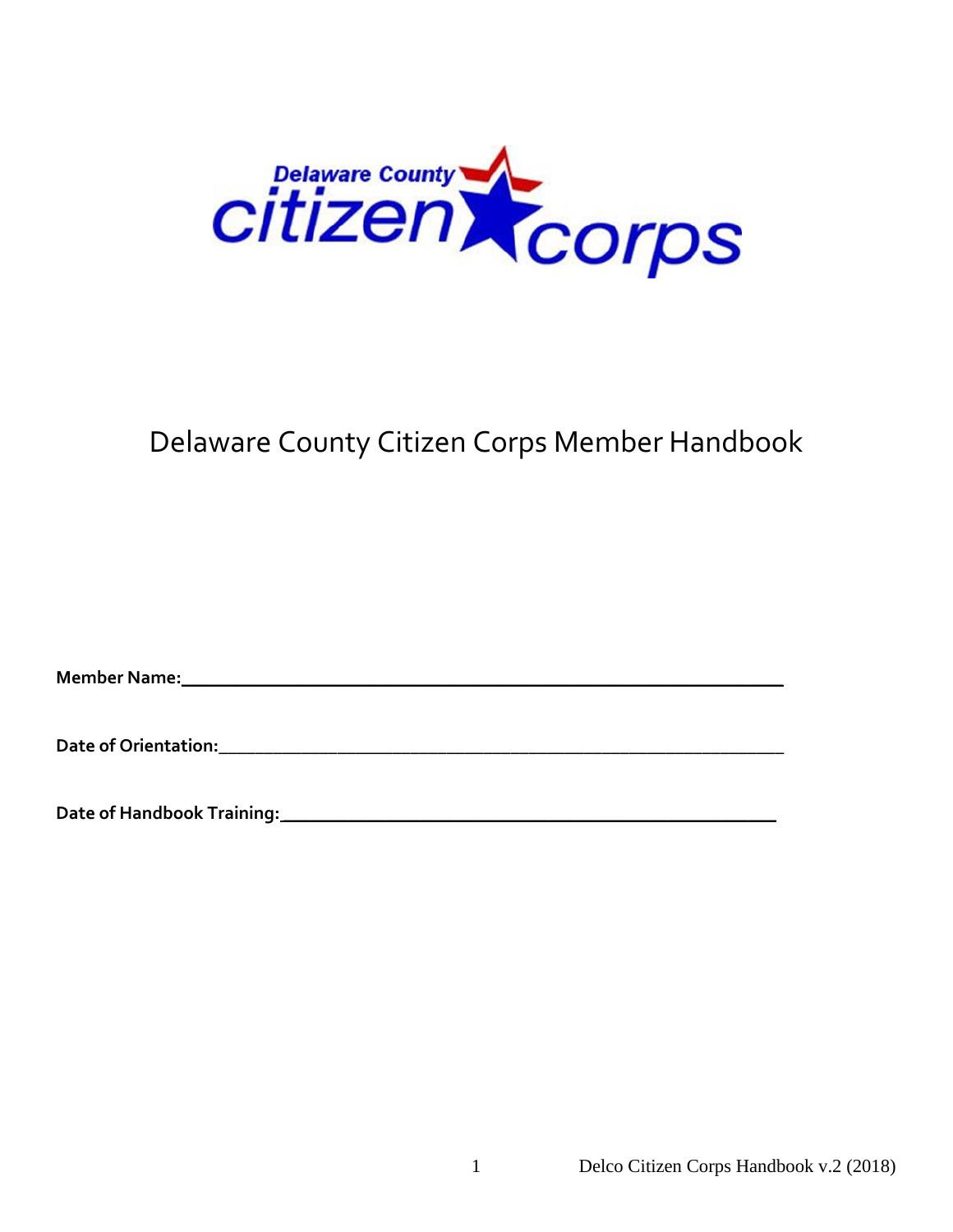# **Table of Contents**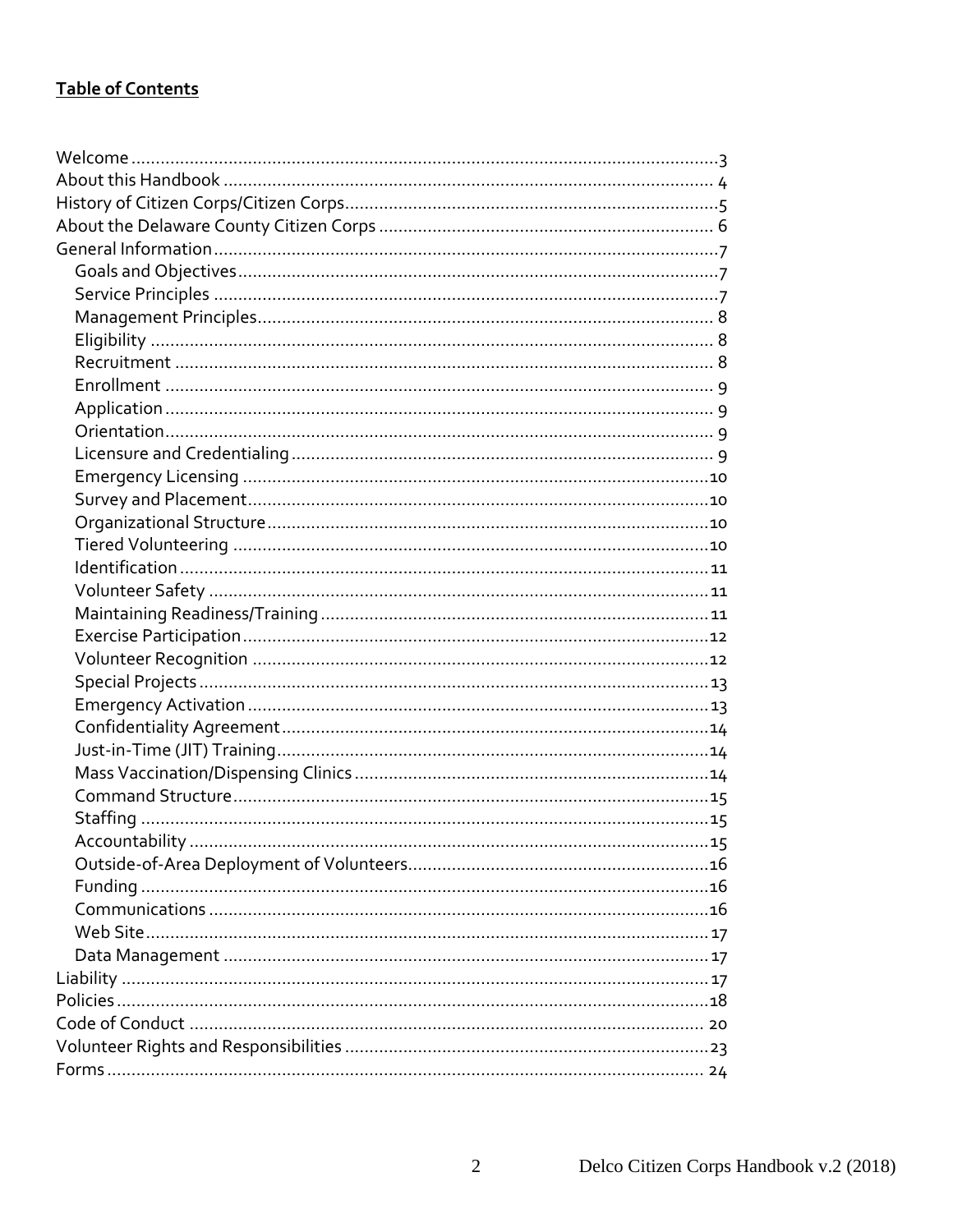## <span id="page-2-0"></span>**Welcome**

Dear Citizen Corps Volunteer,

It is a pleasure to welcome you as a Delaware County Citizen Corps volunteer and as a valued member of our team. We hope you will find your volunteer experience both challenging and fulfilling as you carry out the mission of the Delaware County Citizen Corps.

The mission of the Citizen Corps is to provide education, training, and volunteer opportunities to engage all citizens in making our community safer, stronger, and better prepared for emergencies and disasters of all types, including threats of terrorism, crime, public health emergencies, natural, man-made, and technological disasters by improving preparedness, mitigation, response, and recovery efforts. Thank you so much for making the Delaware County Citizen Corps part of your volunteer activities.

This handbook was created to give you pertinent information that will maximize your volunteer experience. The guidelines and information in this handbook are important to a mutually successful partnership, so please take the time to read this handbook carefully. Then, keep it as a reference to use when you have questions or concerns. If you have any questions along the way, please contact the Ed Kline at [klineE@co.delaware.pa.us](mailto:klineE@co.delaware.pa.us)

This handbook applies to volunteers who are training, exercising, activated, or deployed by the Delaware County Department of Emergency Services. This includes, but is not limited to, Delaware County Medical Reserve Corps and Delaware County Community Emergency Response Team volunteers.

Once again, welcome to the Delaware County Citizen Corps, and thank you for your commitment to service.

Sincerely,

Edwin C. Kline, B.A., EMT-B

Special Operations

Delaware County Department of Emergency Services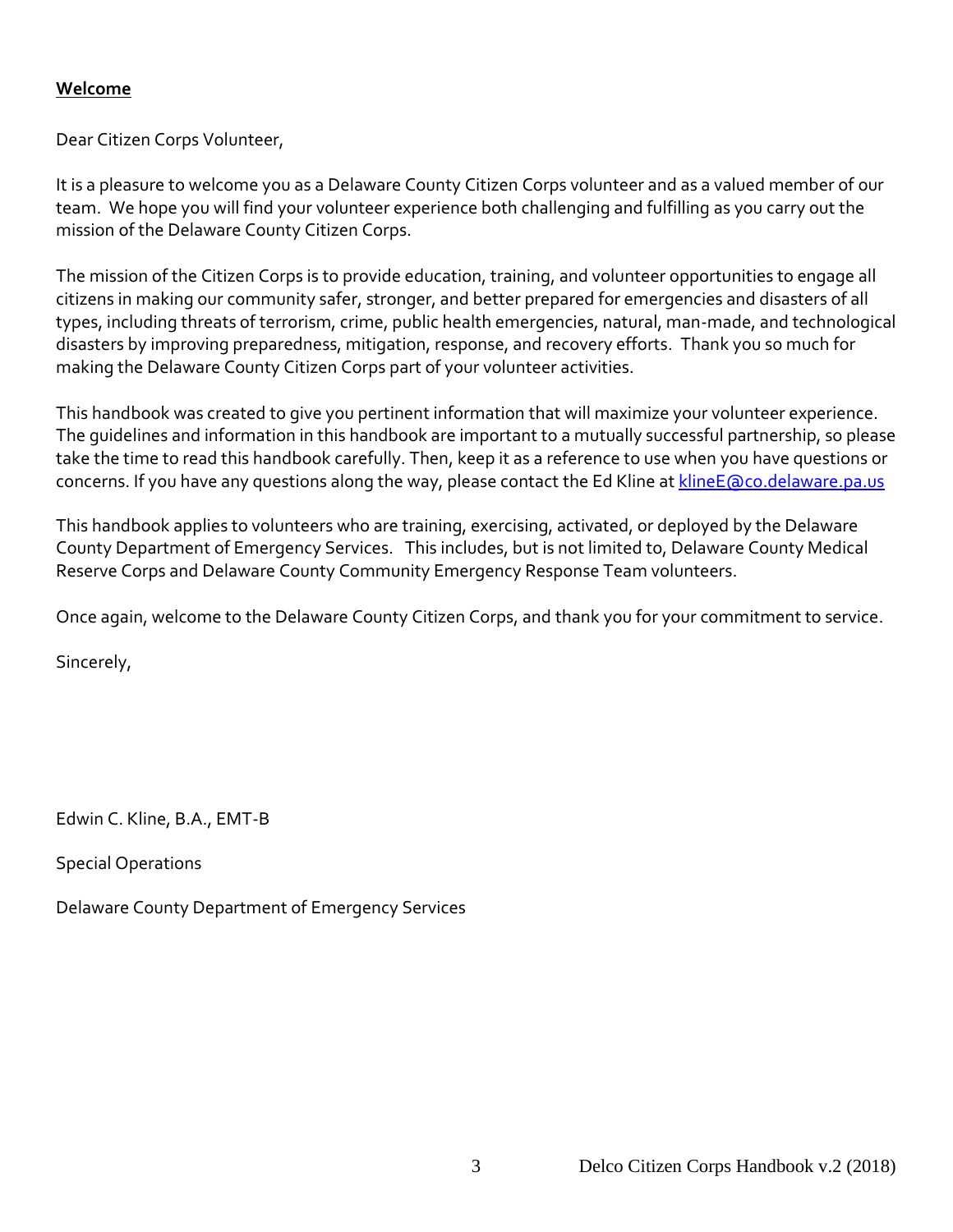## <span id="page-3-0"></span>**About this Handbook**

Your enrollment and orientation are important first steps to an exciting and complex organization, which offers a variety of opportunities to serve our community. The following pages describe the benefits to our volunteers, plus policies and procedures that provide a framework for the services we deliver.

The information in this handbook is extensive but not complete. You will learn much of the information regarding your responsibilities through training and on the job. This handbook will be updated regularly to reflect any changes made to specific rules or regulations of the Delaware County Citizen Corps. Copies of the updated sections will be made available to all existing Delaware County Citizen Corps volunteers.

We wish you a rewarding experience as a Citizen Corps volunteer.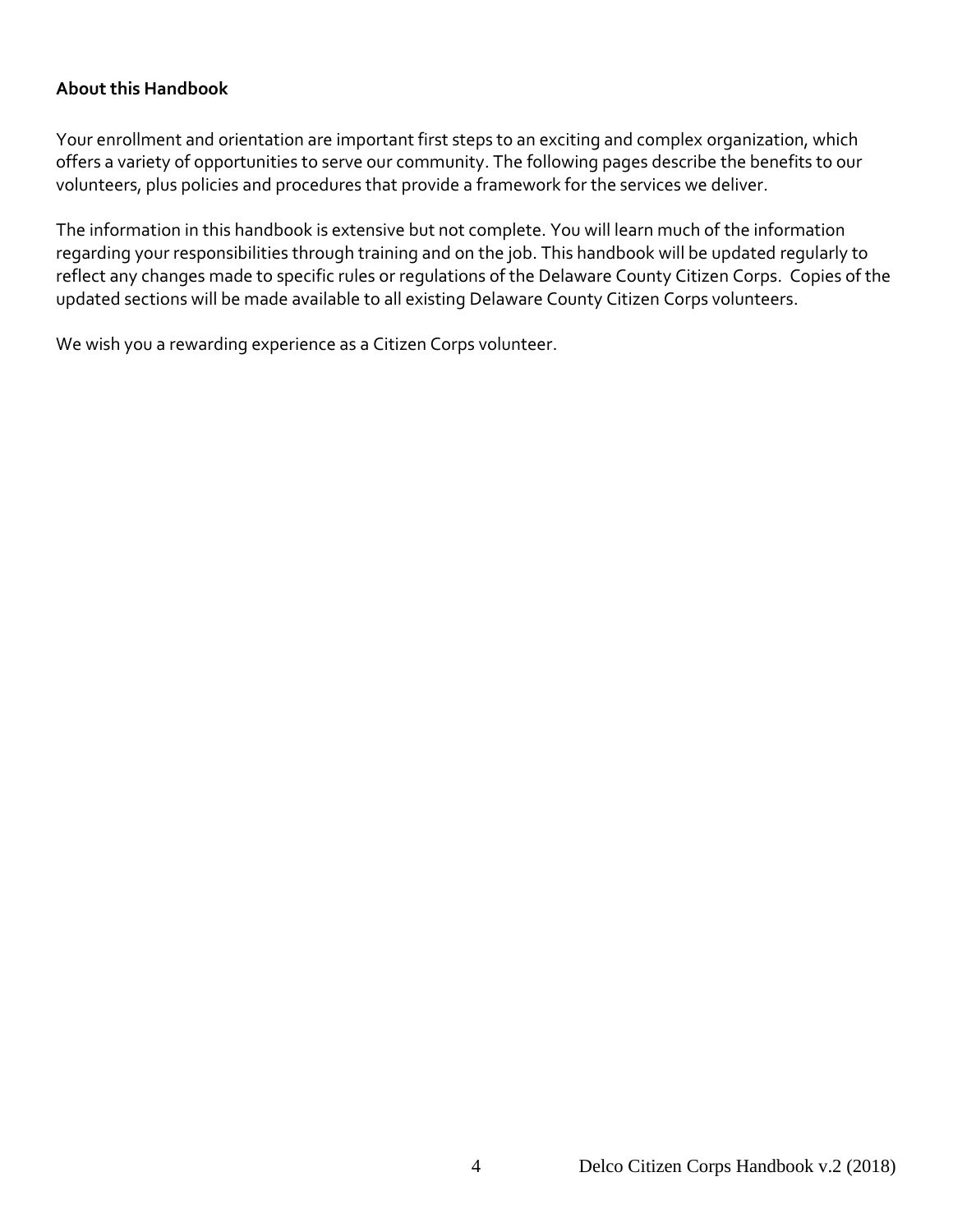## **History of Citizen Corps/Citizen Corps**

#### <span id="page-4-0"></span>**Uniting Communities - Preparing the Nation**

In his 2002 State of the Union message, President Bush called on all Americans to make a lifetime commitment of at least 4,000 hours—the equivalent of two years of their lives—to serve their communities, the nation and the world. President Bush announced the creation of the **USA Freedom Corps** to help Americans answer his call to service and to foster a culture of service, citizenship and responsibility.

The **Citizen Corps** is the component of USA Freedom Corps that creates local opportunities for individuals to volunteer to help their communities prepare for and respond to emergencies.

Our partners throughout the county have the common goal of helping the community prevent, prepare for, and respond to crime, disasters, pressing public health needs and emergencies of all kinds.

Our Citizen Corps is managed by the Delaware County Department of Emergency Services in conjunction with the Office of Intercommunity Health Coordination.

Our Citizen Corps partners are municipal **Community Emergency Response Teams** (CERT) from throughout Delaware County, the **Delaware County Animal Response Team** (DelCART), the **Delaware County Medical Reserve Corps** (DCMRC), the **Delaware County Sherriff's Reserve Unit** (SRU), the **Delaware County Crisis Outreach and Referral Team** (DCORT), the **Delaware County Amateur Radio Emergency Service** (ARES), the **American Red Cross Delaware County Disaster Action Team** (DAT), the **Salvation Army**, the **Southeastern Pennsylvania Voluntary organizations Active IN Disasters** (SEPA VOAD), and other government, non-government organizations (NGO's), faith based groups, non-profits, company, and education facilities throughout Delaware County.

The **Citizen Corps** is the umbrella entity that brings together government, local health professionals, community volunteers, and other NGO's to provide support services in mass care, public health and recovery operations. The Delaware County Citizen Corps volunteers will assist local existing community emergency responders, medical response systems, and public health resources.

Volunteers are a key component to making our community a safer place to live. We look forward to working with you in this important community effort.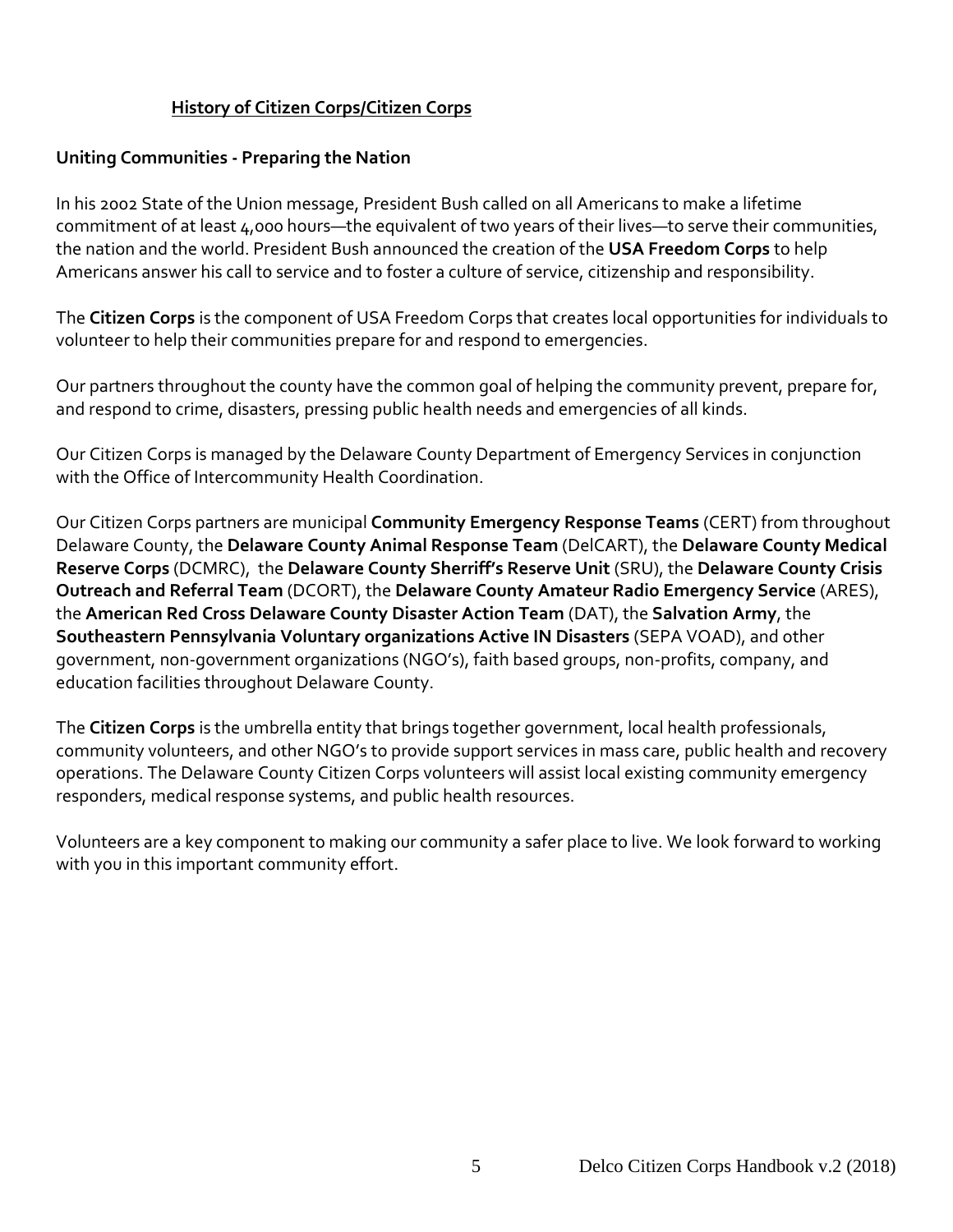## <span id="page-5-0"></span>**About the Delaware County Citizen Corps**

#### **Mission of the Delaware County Citizen Corps**

Is to provide education, training, and volunteer opportunities to engage all citizens in making our community safer, stronger, and better prepared for emergencies and disasters of all types, including threats of terrorism, crime, public health emergencies, natural, man-made, and technological disasters by improving preparedness, mitigation, response, and recovery efforts.

This included local volunteer medical and health professionals contributing their skills and expertise during times of community need. Our Citizen Corps unit is made up of volunteers who assist our community during an emergency, such as an earthquake/hurricane/ice storm, an influenza epidemic, a chemical spill, or an act of terrorism.

#### **Benefits to the Community**

Major local emergencies can overwhelm the capability of first responders, especially during the first 72 hours. Having citizens who are prepared to take care of themselves, their families and others during times of crisis will allow first-responders to focus their efforts on the most critical, life threatening situations.

An organized, credentialed and trained Citizen Corps means that volunteers can effectively respond to local emergencies. Members should take the responsibility to become familiar with their community's response plan, know what materials are available for their use, and know who their partners in the response are, and know where their skills can be utilized to their best advantage and in a coordinated manner.

#### **An Organized Team Approach**

During a disaster an emergency management plan will be activated. That plan defines how emergency personnel (fire, law enforcement, emergency medical services) will respond to and manage the emergency. Spontaneous volunteers may hinder rescue efforts because they may not be familiar with local plans or procedures.

By creating a Citizen Corps that is linked to emergency plans across the county, our members can truly benefit the community by knowing what their role is during an emergency. They will already have been identified, credentialed and trained. They will also know how they fit into the emergency plan and how best to respond so that they are a positive support structure for the first responders.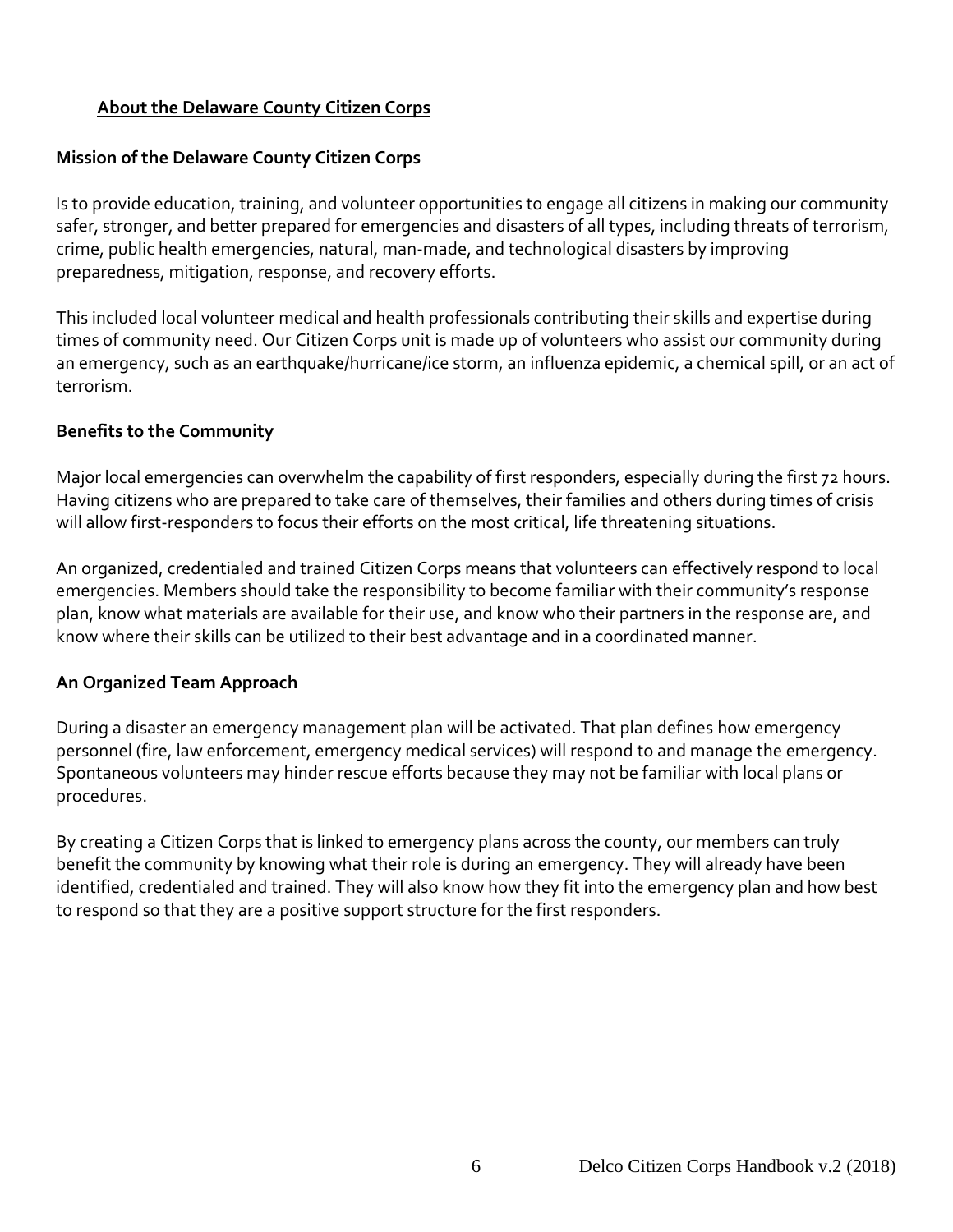## **General Information**

#### <span id="page-6-1"></span><span id="page-6-0"></span>**Goals and Objectives**

- Recruit, enroll and maintain a sufficient number of medical and non-medical volunteers.
- Develop and maintain a database to match volunteers' skills with the community's needs, including medical surge capacity.
- Provide opportunities for volunteers to assist with non-emergency public health initiatives, such as health education, vaccinations and public awareness campaigns.
- Design, develop and train specialized response teams to appropriately augment current response teams.
- Deliver comprehensive training opportunities to volunteers through simulation exercises, classroom training, access to online education resources, etc.
- Foster a culture of acceptance, recognition of the value of volunteers, and utilization of volunteer staffing.
- Promote a system and organization that will support the community's medical needs.

## <span id="page-6-2"></span>**Service Principles**

The events of September 11, 2001, drastically changed how we view our world. In effect, they awakened in us an awareness of potential threats and forced us to examine our level of preparedness locally and nationally. The Delaware County Citizen Corps will play an integral role in our local preparedness and response strategy.

Major community emergencies may arise from natural (earthquake, flooding), mechanical (sewage back up, power outage), or intentional (biological, chemical or other terrorist) events. In the event of an emergency that impacts or threatens the health of a large number of our citizens, or presents health issues, the Delaware County Citizen Corps will be involved.

The overall goal of our involvement in an emergency is to minimize or eliminate negative health effects, improve the safety of individuals, provide mass care services, augment existing medical and public health systems, and support the recovery process. Our volunteers may participate in the following activities:

- Mass vaccination
- Mass prophylaxis
- Mass medical care
- Communicable disease control
- Public emergency preparedness campaigns
- Stop the Bleed training
- Lay person CPR training
- Mass sheltering operations
- Assisting those with disabilities, and other access and functional needs.
- Mass logistical support
- Volunteer management and communications support
- Other needs as they arise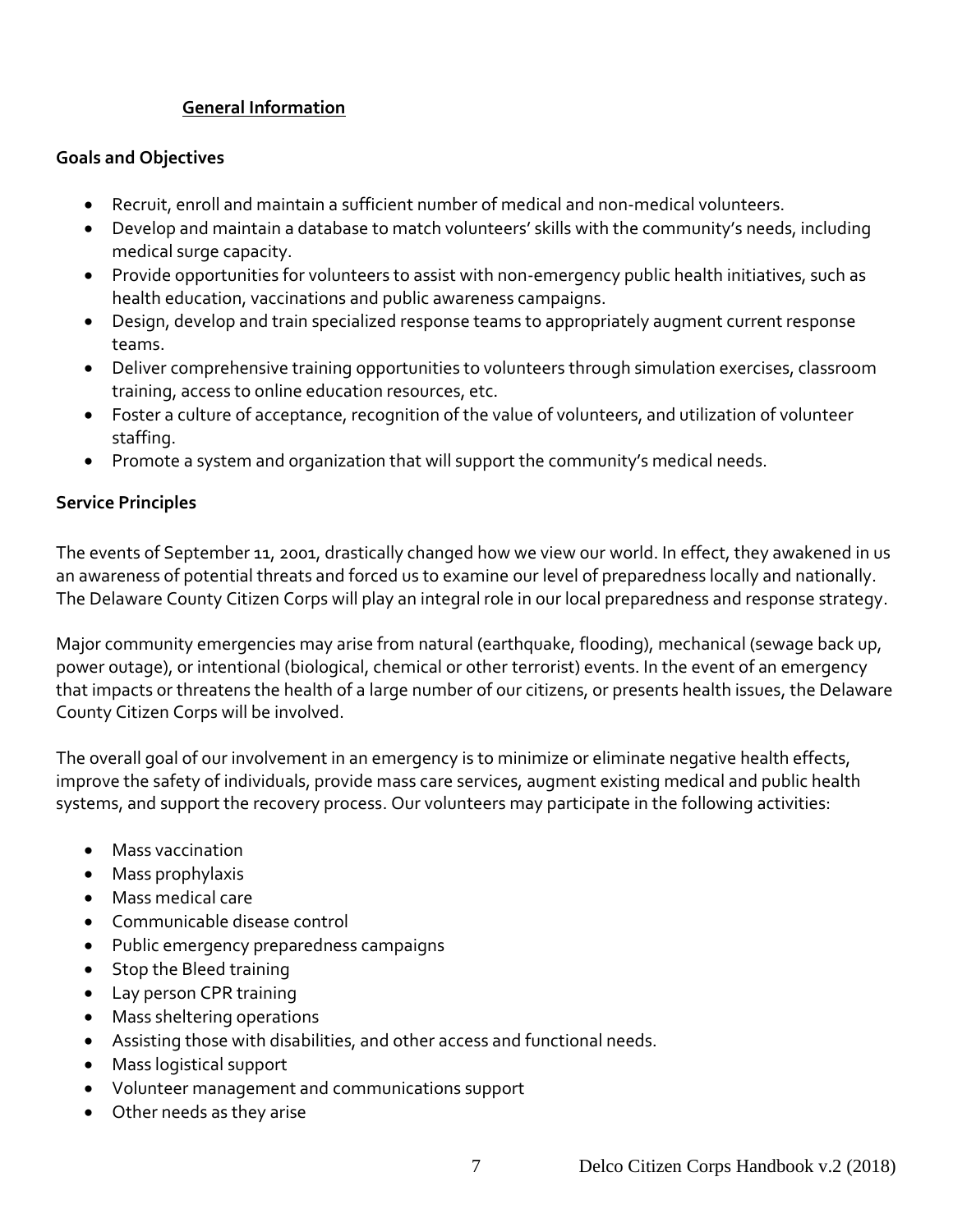The Citizen Corps will augment county health services by staffing mass vaccination/prophylaxis clinics with medical and support staff volunteers. The Citizen Corps may also be utilized to enhance public health by participating in community health education.

## <span id="page-7-0"></span>**Management Principles**

The Citizen Corps will operate in accordance with the following principles:

- We treat all people, volunteers, clients and co-workers with respect and dignity in all situations.
- We honor the fact that volunteers are donating their time and expertise for the overall health and well being of the recipients of our services.
- We will communicate clearly and consistently with all volunteers.
- Input from Citizen Corps volunteers is encouraged and valued.
- No Citizen Corps volunteer will be asked to perform beyond the scope of his or her licensure/credentialing, training or comfort level.
- The Citizen Corps will consistently seek inclusion of the residents across all demographics, thereby becoming truly representative of all the citizens of the county.

# <span id="page-7-1"></span>**Eligibility**

Citizen Corps volunteers agree to be available in the event of a public health emergency, mass care, or recovery operation. They must be able to work under stressful situations and be prepared to respond with little notice. The Citizen Corps encourages members to discuss their participation with their families and employers and to prepare their families and employers for their absence in an emergency. Minimum requirements for volunteers are:

- Citizen of United States or legal/registered alien.
- Age 18 or older and able, both physically and mentally, to respond to disasters and other emergencies.
- Current mailing address and contact information in ServPa.
- Current professional licensure information (for medical professionals) in ServPa.
- Attendance to Orientation and Handbook training sessions.
- Maintaining a current ServPa account.

The Citizen Corps Coordinator (or designee) will keep volunteers informed of upcoming activities, volunteer opportunities and needs, and pertinent program information.

## <span id="page-7-2"></span>**Recruitment**

The Delaware County Citizen Corps Coordinator (or designee) will maintain active and ongoing recruitment efforts. Active volunteers are encouraged to assist with recruitment by encouraging appropriate potential volunteers to consider joining. Opportunities to set up recruitment booths at various venues (county fairs, health fairs, community events etc.) in the community will consistently be sought, as will opportunities for exposure in local media (newspapers, radio, television). The Delaware County Citizen Corps website [www.delcocitizencorps.com](http://www.delcocitizencorps.com/) will be maintained with current training, exercises, events, outreach, and referral information.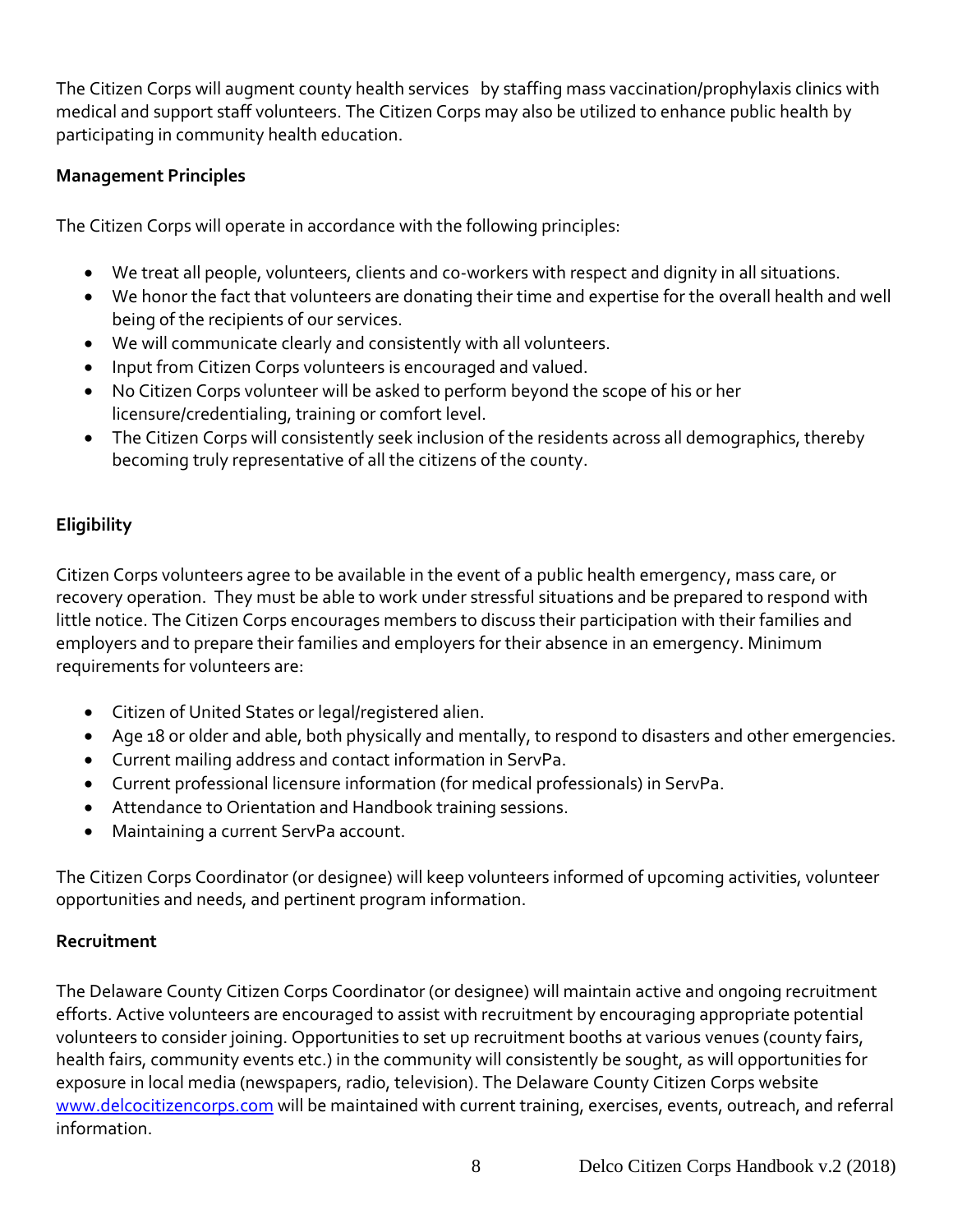Brochures and flyers will be available and the Citizen Corps program will continually seek new venues for information distribution. The coordinator is responsible for having flyers/brochures available.

## <span id="page-8-0"></span>**Enrollment**

Volunteers may enroll in Citizen Corps by registering with the State Emergency Registry of Volunteers in Pennsylvania (SERVPA) through the website: [www.serv.pa.gov](http://www.serv.pa.gov/) Registration with SERVPA allows the establishment of a volunteer's emergency credentialing level and provides the coordinator with the information necessary to contact you regarding upcoming training opportunities, community events, or in the occurrence of an emergency situation. SERVPA will also verify any licenses and conduct a background check on the applicant.

After the registration process with SERVPA is completed and your information is reviewed for approval by the Citizen Corps Coordinator, or designee. The volunteer should receive notice that they have been accepted into the Citizen Corps.

After being accepted into Citizen Corps, the volunteer should review the training schedule provided on the website and register for the next orientation session. The coordinator, or designee, may contact them to review the volunteer's application and expectations if necessary. The Citizen Corps handbook will be offered to every volunteer while attending the orientation training. Of course, any volunteer may take the Handbook training at anytime. At the handbook training signatures will be obtained, as volunteers agree to comply with the following: Citizen Corps policies on Photography, HIPAA, Confidentiality, Accountability, Citizen Corps Policy Acknowledgment, Rights and Responsibilities, Code of Conduct, and Receipt of Handbook.

# <span id="page-8-1"></span>**Application**

All members must complete an application at the orientation session and affiliate through SERVPA before being accepted into the Delaware County Citizen Corps (See licensure and credentialing section below regarding background checks).

If you have any questions regarding the application process, or need further information, please call (610) 610-565-8700or email Ed Kline at [klineE@co.delaware.pa.us](mailto:klineE@co.delaware.pa.us)

# <span id="page-8-2"></span>**Orientation**

Volunteer orientation meetings will be offered to enrolled volunteers as well as individuals interested in finding out more about the Citizen Corps. Orientation meetings will include a summary of the Citizen Corps, organizational structure, volunteer requirements, response plan, and volunteer opportunities.

## <span id="page-8-3"></span>**Licensure and Credentialing**

Current licensure is not a requirement for medical professionals to volunteer with Citizen Corps. Inactive *and*  active medical professionals will be required to provide license number(s) via the SERVPA application. Credentials/licenses will be verified annually via ServPa. Affiliation through ServPa may require that all volunteers have a criminal background check and child abuse history clearance completed.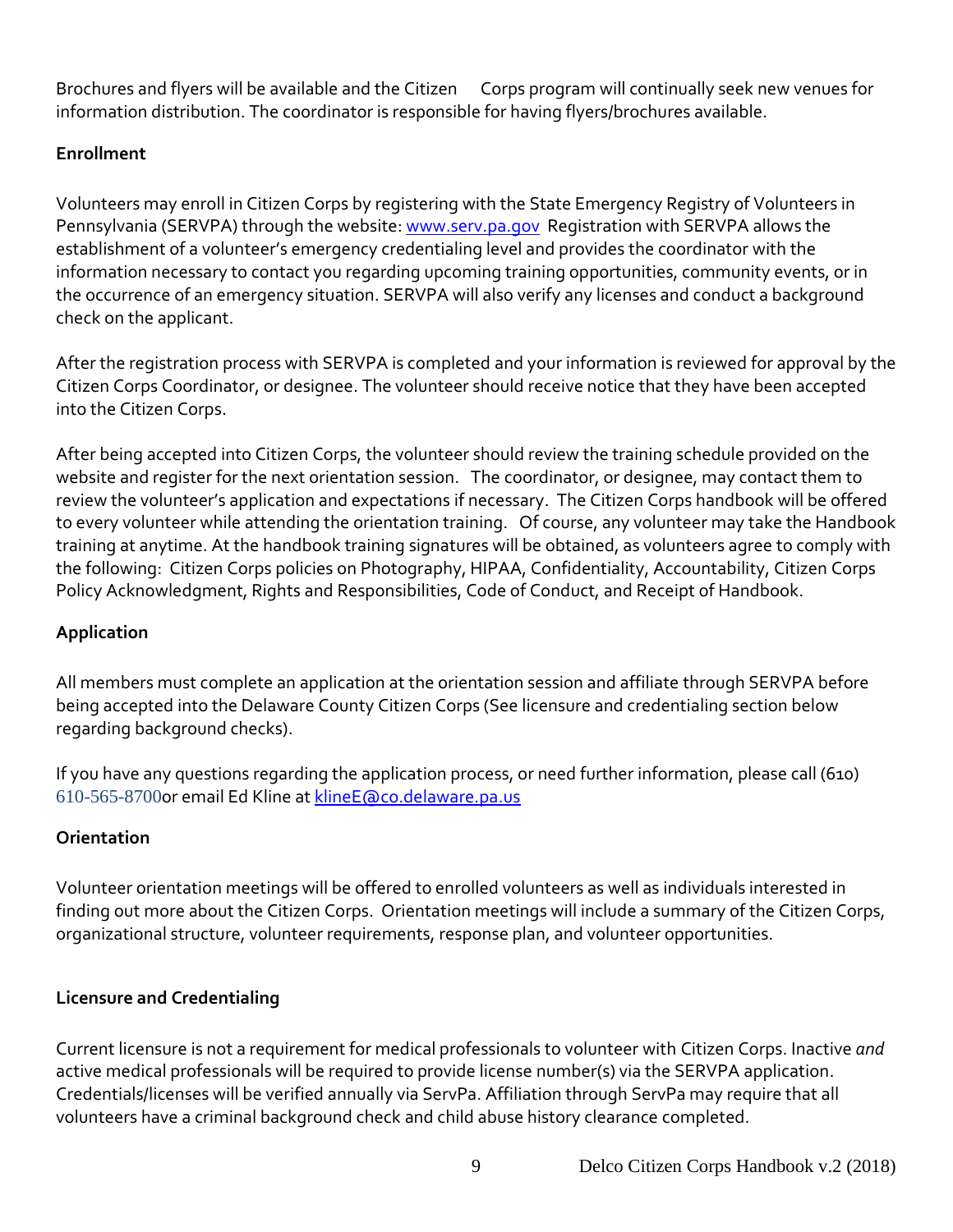## <span id="page-9-0"></span>**Emergency Licensing**

Citizen Corps will determine the scope of practice for volunteers who held professional licenses in good standing within the past 10 years, but no longer maintain those licenses. Such members will be added to the database under the heading of an emergency license, which can be activated during a national, state or locally declared emergency.

A list of Citizen Corps members with such emergency licenses will be shared with the Pennsylvania Division of Occupational Licensing, as required via ServPa.

## <span id="page-9-1"></span>**Survey and Placement**

After reviewing an application, the Citizen Corps coordinator may interview prospective volunteers and determine what roles they will serve. Such placement will be reviewed regularly and changes may be made at any point in time. If at any time your volunteer assignment does not meet your expectations or you wish to explore other areas or volunteer service within Citizen Corps, please make your team leader or the coordinator aware so we can find an assignment which better matches your skills, interests, availability, and comfort level.

## <span id="page-9-2"></span>**Organizational Structure**

Citizen Corps is led by a coordinator employed by the Delaware County Department of Emergency Services (DCDES). A Citizen Corps Leadership Council with representation from the volunteers, various partner organizations and medical professionals is in place. The council will provide guidance and input for the overall operation of the Citizen Corps. Memberships on this council may include, but are not limited to, representation from county council, the officer of intercommunity health coordination, county emergency management, local hospitals, local EMS agencies and Citizen Corps volunteers.

## <span id="page-9-3"></span>**Tiered Volunteering**

The DCDES and the Citizen Corps Coordinator recognize that volunteers differ in many regards: age, interests, professional training, life experiences, and level of obligations to other volunteer or paid positions. An objective of Citizen Corps program is to create an atmosphere that works well for *all* members *and*  ensures the community is prepared in the event of a large-scale public health, natural or man-made emergency. The tiered system of volunteering as defined in ServPA facilitates that goal:

**Level 1**: Includes professionally licensed or certified volunteers. Volunteers with a current medical license can give vaccinations, help prepare vaccinations, prepare and hand out medication, provide medical screening, etc. Licensed mental health professionals can provide counseling, mental health consultation, or help with distressed or traumatized people.

Level 1A: This will be comprised of licensed healthcare professionals (such as Paramedic, Physicians Assistants and Registered Nurses) that are licensed to dispense medication. This group would be utilized for Flu Clinics (in which we are partnered with the PA Dept of Health) and for mass prophylaxis (through the Strategic Nation Stockpile Program).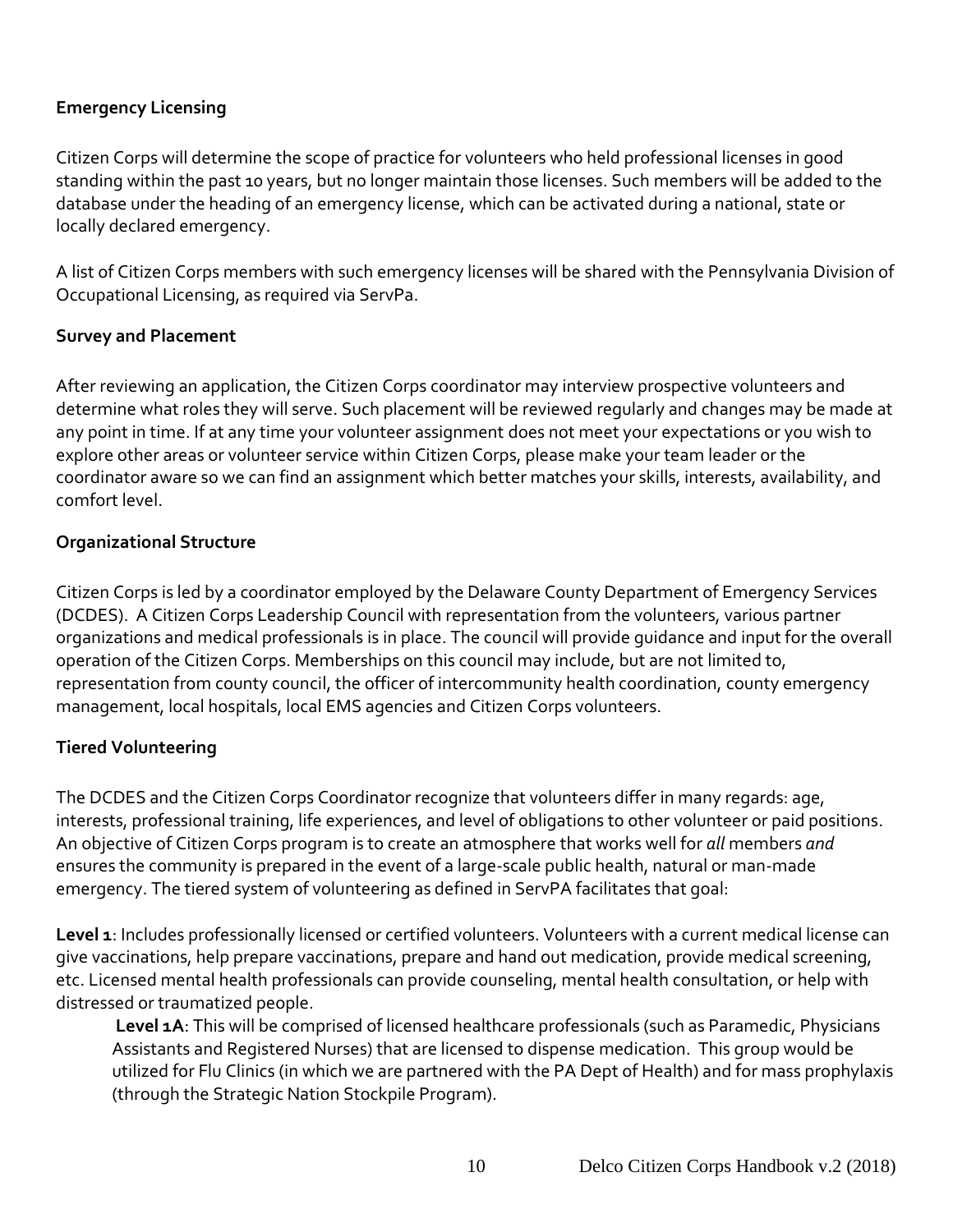**Level 1B**: This tier will include EMTs, Licensed Social Workers/Case Workers that will conduct medical screenings, offer Mental Health (MH) consults or assisting with the coordination of healthcare services.

**Level 2** These volunteers can be greeters to provide orientation and walk patients through paperwork, answer patient questions, provide patient assistance at the registration area, and facilitate the education sessions on the site. Volunteers with translation/interpretation skills can float to different areas to provide patient translation.

<span id="page-10-0"></span>**Level 3:** Includes volunteers with non-medical and non-mental health skills who can provide a variety of functions including clinic flow assistance to ensure an orderly flow of people, forms collection and data entry, logistics such as computer support, supply stocking, etc.

## **Identification**

The Citizen Corps Coordinator will ensure that individual photo ID badges are prepared and issued to each volunteer. Badges will include at least a name and photo with "Delaware County Citizen Corps" on the front. Additional information or color coding, position or assignment, certifications and licensure may be added. .

## <span id="page-10-1"></span>**Volunteer Safety**

All volunteers will receive safety training that is appropriate to their function in the Citizen Corps. It is recommended that all volunteers have current immunizations, including tetanus (tetanus with pertussis for those under age 64), influenza, and hepatitis A and B. If you do not have these immunizations, please inform the Citizen Corps Coordinator.

#### <span id="page-10-2"></span>**Maintaining Readiness/Training**

Regular training and exercises are essential elements for ensuring readiness. Being ready to respond in an emergency does not just happen—readiness requires planning, organization and practice.

All Citizen Corps volunteers are strongly encouraged to complete the following training prior to activation:

- Orientation & Handbook
- Fire Safety
- Hazardous Materials
- Disaster Preparedness
- Disaster Management
- Cardiopulmonary Resuscitation (CPR)/Automated External Defibrillator (AED)/First Aid
- Family/Personal Preparedness
- Simple Triage and Rapid Treatment (START) Triage
- National Incident Management System (NIMS)/Incident Command System (ICS)
- Activation Protocol

.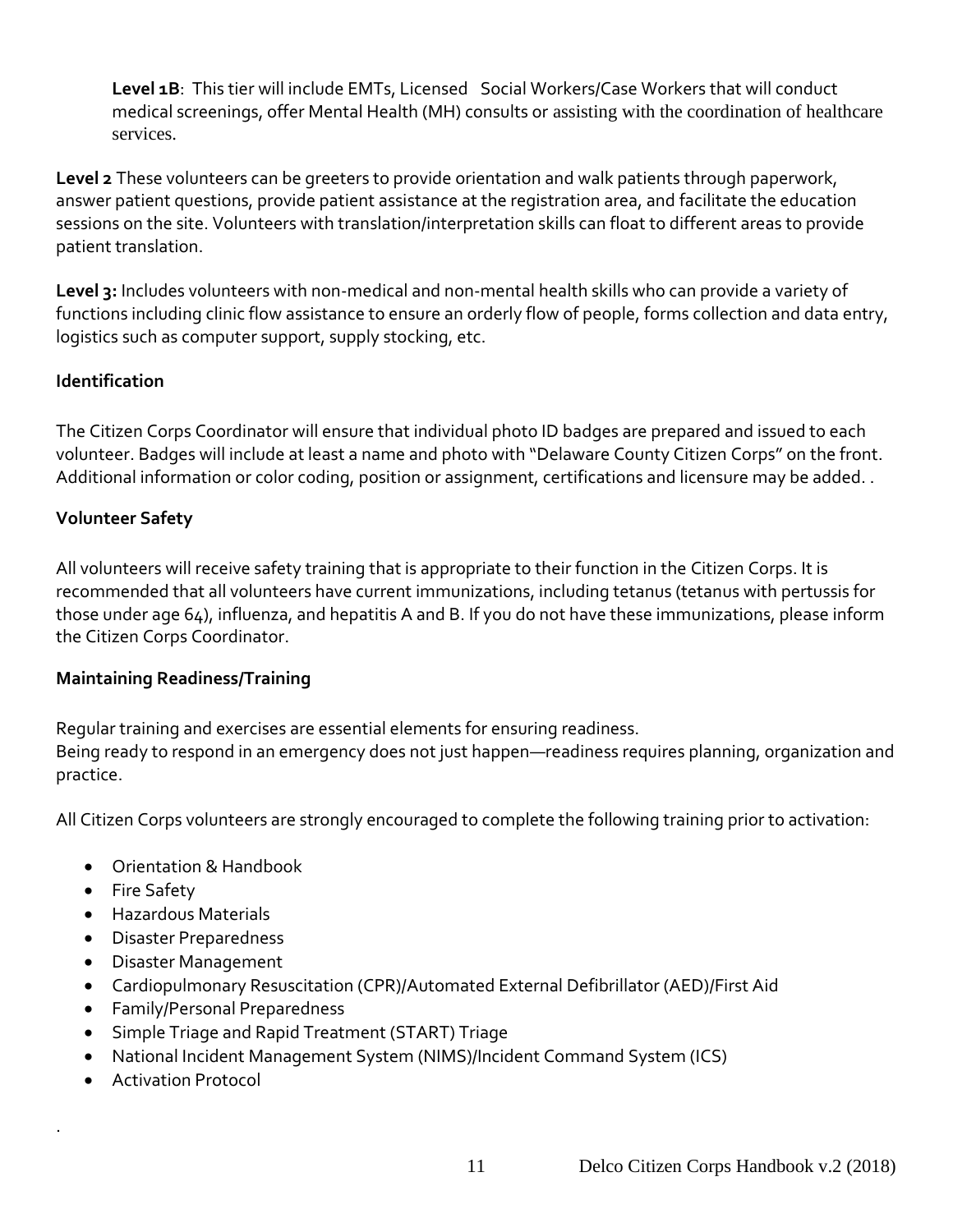The Citizen Corps Coordinator will seek additional training opportunities for volunteers that members may take at his/her discretion.

The Citizen Corps Coordinator will:

- Periodically list pertinent web-based trainings.
- Offer American Red Cross courses upon request and at the discretion of the coordinator
- Conduct trainings throughout the year on various topics.
- Exercises which simulate activation, mass vaccination clinics, etc. will be developed and offered as appropriate. Real life situations that provide hands- on experience may preclude simulations.

Citizen Corps volunteers will be encouraged to log and track their training in a web-based system called PATrain at [www.pa.train.org.](http://www.pa.train.org/) This is a web-based delivery system of education programs and informationsharing related to public health and emergency preparedness. The system allows Pennsylvania health and emergency response professionals to complete training and share information in the convenience of their workplace or home. Access is available 24/7 to registered users. Citizen Corps volunteers need to enter their PATrain username on SERVPA under the identity category. This will allow SERVPA to maintain an up-to-date and accurate record of completed PAPrepared.net training courses.

Citizen Corps volunteers may elect to sign-up to take additional training courses a[t MRC TRAIN.](https://www.mrc.train.org/DesktopShell.aspx) MRC TRAIN provides access to a nation-wide data base of available training pertinent to Citizen Corps. Training records through MRC TRAIN are made available to the coordinator for monitoring and federal grant purposes.

## <span id="page-11-0"></span>**Exercise Participation**

Participation in an annual exercise is strongly encouraged for volunteers. If attendance is not possible other arrangements may be made. The coordinator will offer exercise opportunities, at minimum, once a year.

## <span id="page-11-1"></span>**Volunteer Recognition**

It is a goal of Citizen Corps to maintain a robust volunteer recognition program. Volunteers, who participate in non-emergency functions such as flu clinics, awareness campaigns, helping in the office, etc., will be formally thanked, either by e-mail, letter or certificate.

The coordinator or designee is responsible for tracking cumulative volunteer hours for each volunteer who donates time. Cumulative volunteer hours will be a significant factor in determining the Citizen Corps volunteers of the year. In addition to accumulated hours, the coordinator will consider contributions to the county, to the Citizen Corps and to the overall welfare of citizens of the county when determining the volunteer of the year.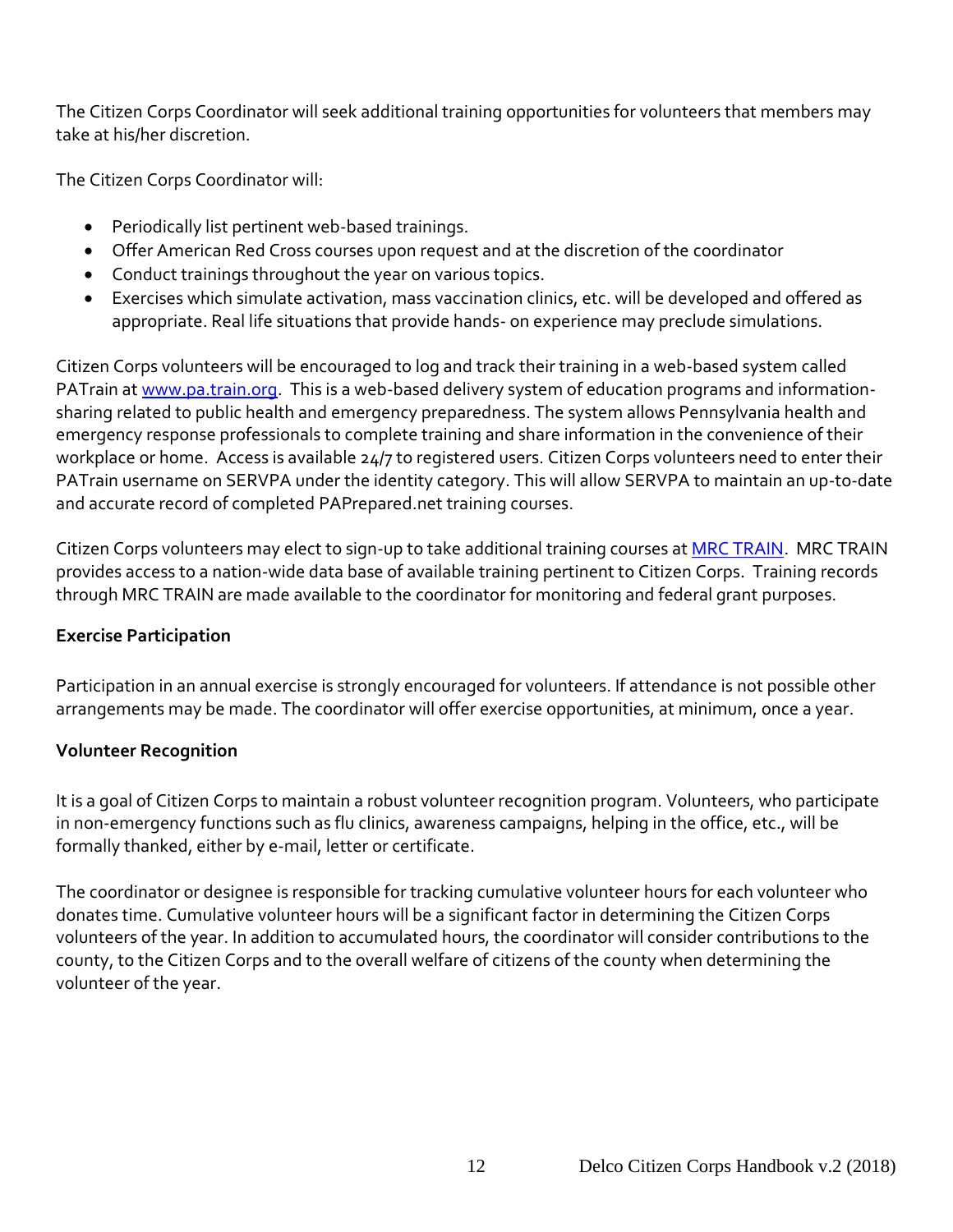## <span id="page-12-0"></span>**Special Projects**

Non-Emergency Activation: Citizen Corps volunteers may be enlisted in non-emergency services to assist with Citizen Corps or other functions that are outside the scope of normal day-to-day operations. Situations in which Citizen Corps volunteers may be asked to assist include:

- Public awareness campaigns.
- First Aid Booths
- Vaccination clinics (flu, etc.)
- Localized disease outbreaks
- Public health education events.
- Citizen Corps recruitment tables.
- Special projects
- Food distribution
- Stop the Bleed training
- Lay person CPR training
- Etc.

When volunteer opportunities arise, the coordinator (or designee) will notify volunteers via phone, e-mail and/or regular post (if time allows). Notification will include a description of the volunteer need, the dates and times of the need, what volunteers will be requested to do, and contact information.

The coordinator is responsible for tracking volunteer hours donated to all special projects. If the Coordinator is not directly involved in the project, a staff person or team leader responsible for the project will be asked to track volunteer hours and report them to the coordinator.

Volunteers who are acting in a medical capacity during a non-emergency, which requires licensure or certification, must possess current Pennsylvania credentialing. The coordinator is responsible for ensuring that credentialing is current for volunteers who serve in a medical capacity.

#### <span id="page-12-1"></span>**Emergency Activation**

The Delaware County Citizen Corps can be fully or partially activated by the Delaware County Department of Emergency Services (DCDES) upon:

- A declaration by the governor of the State of Pennsylvania indicating that there is a state of emergency- public health or otherwise.
- A declaration by the county executive of Delaware County, Pennsylvania, that there is a county emergency- public health or otherwise.
- A declaration by a municipality within Delaware County, that there is a municipal emergency, public health or otherwise.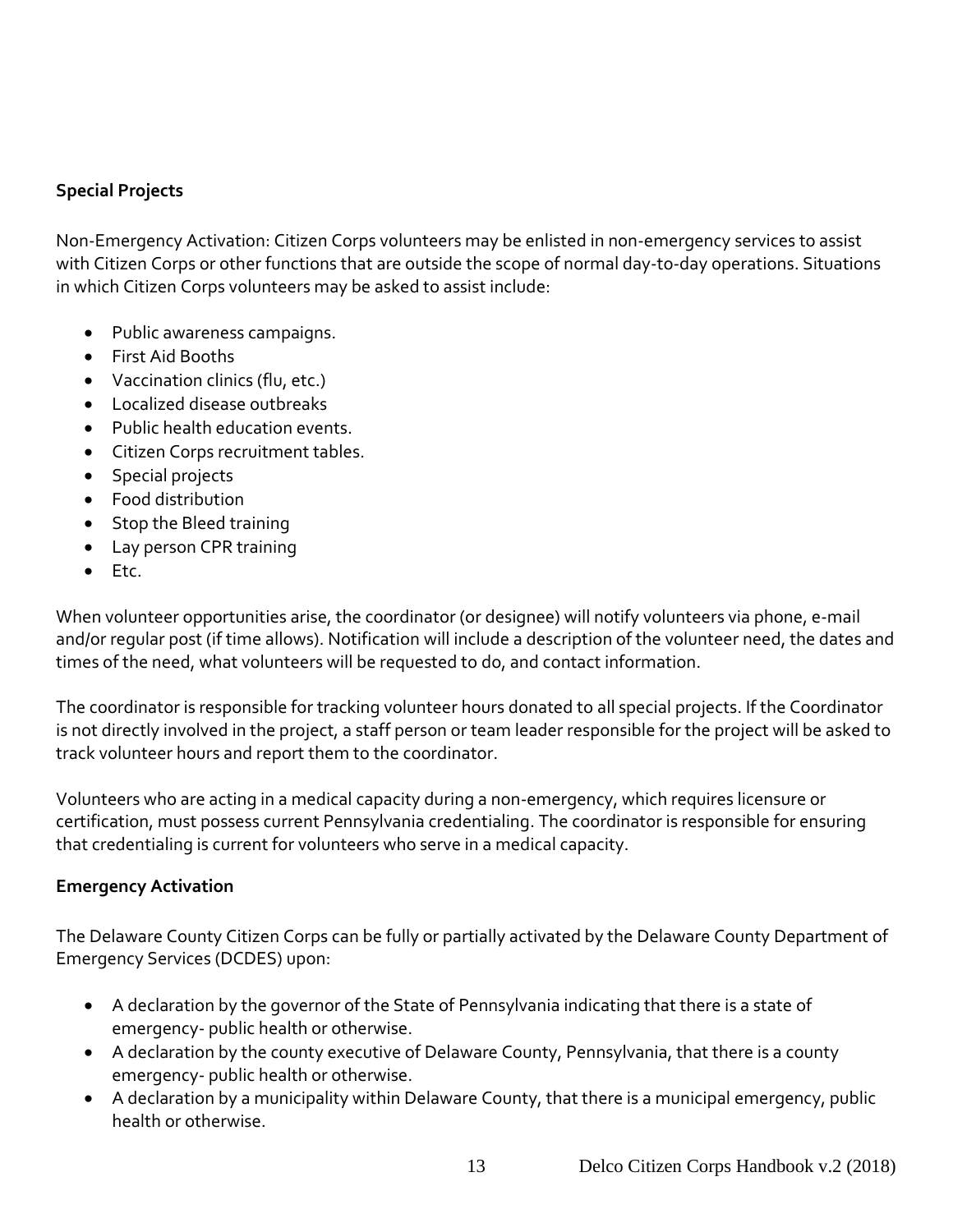- By direction of the Delaware County Department of Emergency Services Director or his/her designee that the Citizen Corps is needed for emergency or non-emergency activities.
- As directed by the Delaware County Emergency Operations Plan, the related Emergency Service Functional plans, and any annex or addendums.

In the event of activation, Citizen Corps volunteers will initially be notified through ServPa, which provides emergency alerts, notifications, and updates to email accounts, cell phones, pagers, and smart phones/PDAs. Depending on the situation members may be informed of the nature of the emergency and may be instructed to report to designated areas. Response to volunteer notification will be tracked by the coordinator and/or his designee.

## <span id="page-13-0"></span>**Confidentiality Agreement**

Patient privacy is not only a matter of ethical responsibility – it is a matter of law. All Citizen Corps volunteers are strictly prohibited from discussing information regarding a patient (or client) with anyone except those with a specific need-to-know (such as EMS and hospital staff, public health officials, etc.) Citizen Corps members are required to sign a confidentiality statement and abide by that agreement. The coordinator will maintain records of the signed forms.

## <span id="page-13-1"></span>**Just-in-Time (JIT) Training**

It may not be feasible or appropriate to train all Citizen Corps volunteers in every task they may be called upon to perform. In the event a Citizen Corps volunteer is asked to perform a task for which he/she has not received prior training they should be trained on site prior to assuming their responsibilities. This JIT training should be provided by the organization that has direct authority for the operation the member is participating in.

#### <span id="page-13-2"></span>**Mass Vaccination/Dispensing Clinics**

In the event of an infectious disease outbreak or other public health threat that threatens the health of a high percentage of county residents DCDES may establish emergency mass vaccination or mass dispensing clinics. On the first day of clinic operations, clinic staff, activated Citizen Corps volunteers, immediate family members, and first responders and their immediate family members should be offered vaccination and/or prophylaxis.

Key components of each clinic will include:

- Traffic control
- Crowd Control
- Security
- Triage for Ill or contact patients
- Contact Evaluation
- Forms distribution
- Forms review
- Medical Screeners
- Physician evaluators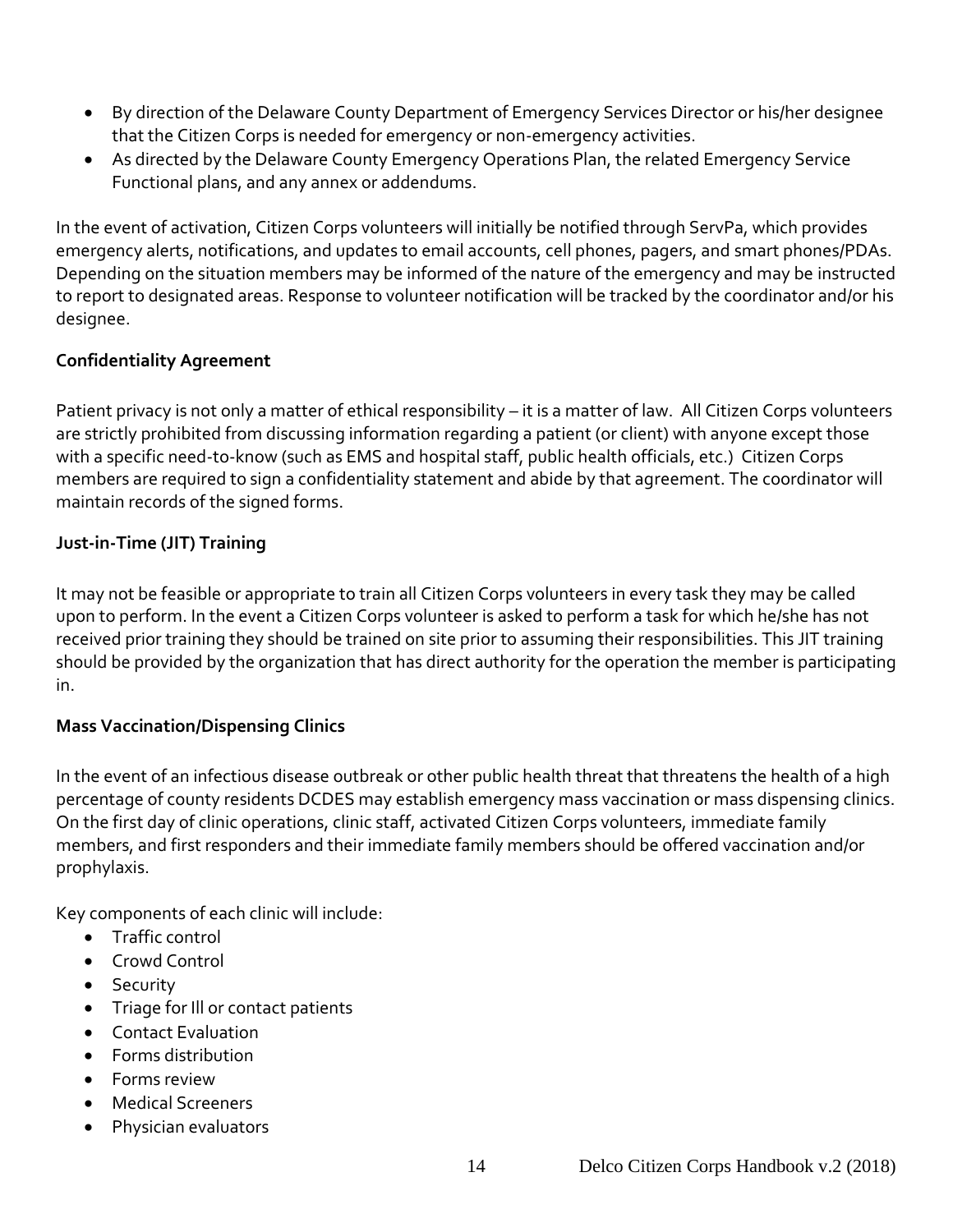- Vaccinators/Witnesses
- Vaccine preparation
- Medical Records/Data entry
- IT Support
- Supply management
- Staff support

Clinics will, as much as possible, be organized according to the established DCDES Strategic National Stockpile (SNS) Medical Countermeasures (MCM) Point of Dispensing (POD) Plan*.*

#### <span id="page-14-0"></span>**Command Structure**

Citizen Corps emergency operations will be coordinated through the Delaware County Emergency Operations Center (EOC)*.* Organizational structure will be in accordance with accepted Incident Command System (ICS) protocols. A team leader will be assigned as the direct overall supervisor of each emergency operation. Additional leadership positions may be filled with DCDES staff and augmented by Citizen Corps members. Emergency operations leadership positions will be filled at the discretion of the incident manager.

## <span id="page-14-1"></span>**Staffing**

Each emergency will be staffed in accordance with DCDES emergency response plans. Citizen Corps volunteers will be assigned duties according to skills, abilities, credentialing/licensure (for medical professionals), experience and comfort level. No Citizen Corps volunteer will be asked to perform tasks that he or she is uncomfortable doing. Staffing needs may require that volunteers will be requested to work at sites other than those closest to their home. DCDES and the coordinator will make an effort to minimize such requests.

#### <span id="page-14-2"></span>**Accountability**

The Delaware County Citizen Corps is under the jurisdiction of Delaware County Department of Emergency Services (DCDES). As such, the Director of DCDES holds the ultimate responsibility for Citizen Corps. The Director of DCDES supervises the Citizen Corps Coordinator.

The Citizen Corps Coordinator maintains direct responsibility for day-to-day administrative management tasks of Citizen Corps. These tasks include:

- Volunteer recruitment & retention oversight.
- Maintenance of volunteer rosters.
- Volunteer assignments.
- Verification of volunteer credentials/licensure.
- Maintaining Citizen Corps records.
- Issuance of volunteer ID badges.
- Organization of meetings and preparation of related documentation.
- Development & delivery of a quarterly newsletter.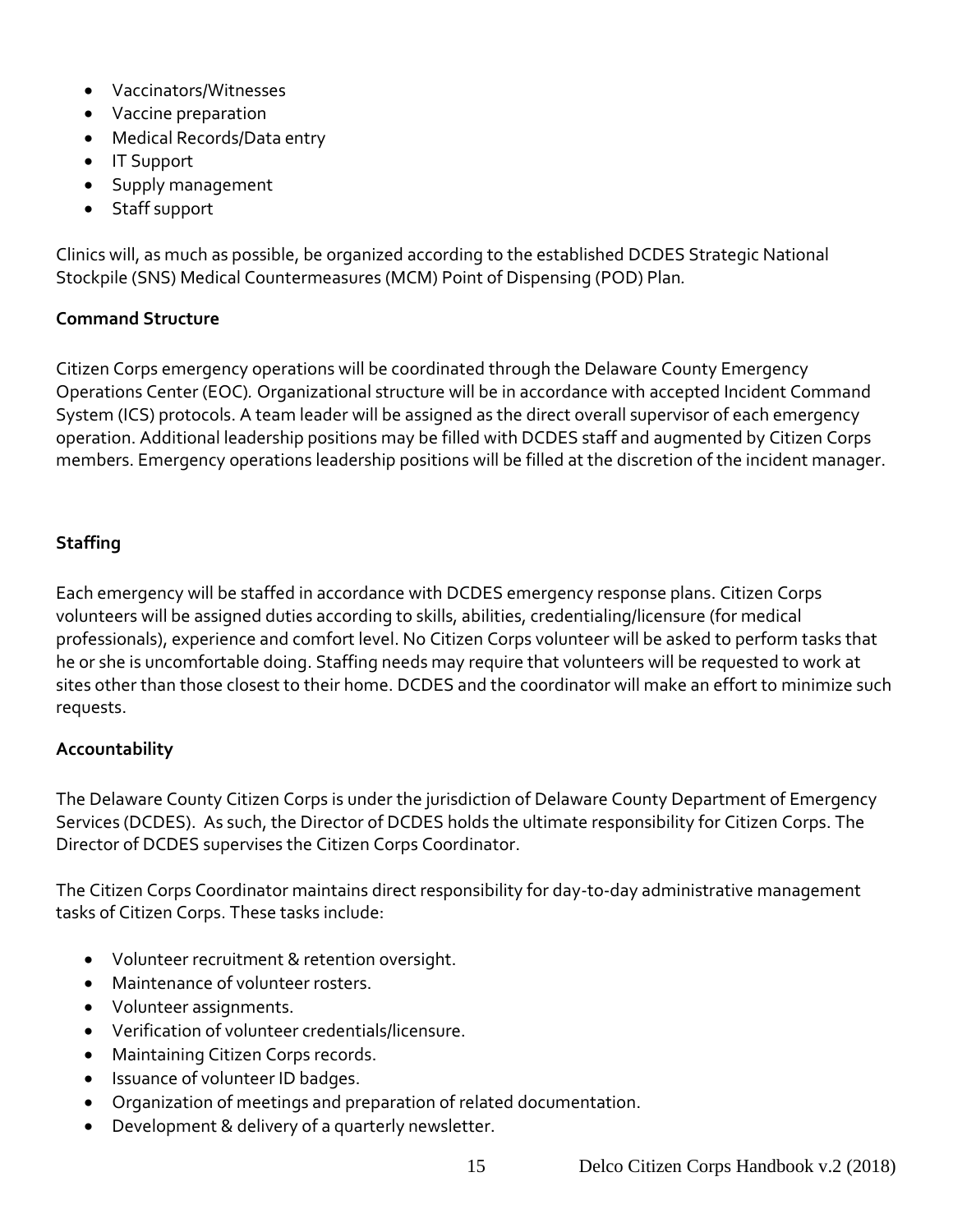- Routine communications with volunteers.
- Oversight of training curricula & delivery of training to volunteers.
- Citizen Corps spokesperson in local media & at local events
- Preparing and submitting reports to grant agencies & funding partners.
- <span id="page-15-0"></span>• Management of overall grant fund expenditures.

#### **Outside-of-Area Deployment of Volunteers**

Some Citizen Corps volunteers may opt to be registered as "deployable" to areas outside of the county. During large disasters/emergencies (hurricanes, floods, earthquake, wildfire, pandemic or outbreak, etc.) outside the district a determination may be made that volunteers need to be brought in from other areas to assist in response and recovery. Notification of a need for volunteers will generally come from the Pennsylvania Emergency Management Agency (PEMA) for both out-of-state and in-state emergencies, through the Citizen corps Coordinator.

Citizen corps volunteers will only be notified of outside needs if it can be reasonably assumed that there will be no need for a local Citizen Corps response during the time the volunteers would be deployed.

Those volunteers who choose to register as deployable must meet established criteria for statewide and outof-state deployment. While criteria may be established pre-event, final approval authority is the responsibility of the requesting organization/agency. When deployment opportunities arise the coordinator will notify volunteers via ServPa. Notification will, as much as possible, include a description of the volunteer need, the dates and times of the need, what volunteers will be requested to do, and contact information.

The coordinator is responsible for tracking volunteer hours donated to all outside deployment. Each volunteer will be responsible for reporting his/her hours to the Coordinator upon completion of the deployment.

#### <span id="page-15-1"></span>**Funding**

All volunteer time is uncompensated. However, supplies and other support during a disaster will be provided. This may include:

- Education and training
- Shirts, hats, or vests
- Protective equipment and clothing
- Supplies (gloves, syringes, splints, etc.)
- Food and shelter

#### <span id="page-15-2"></span>**Communications**

Non-emergency communications will be achieved via e-mail, phone and the postal system. Phone calls and emails from volunteers will be returned promptly. If circumstances prohibit a prompt reply, the coordinator will return phone calls and e-mails as soon as possible.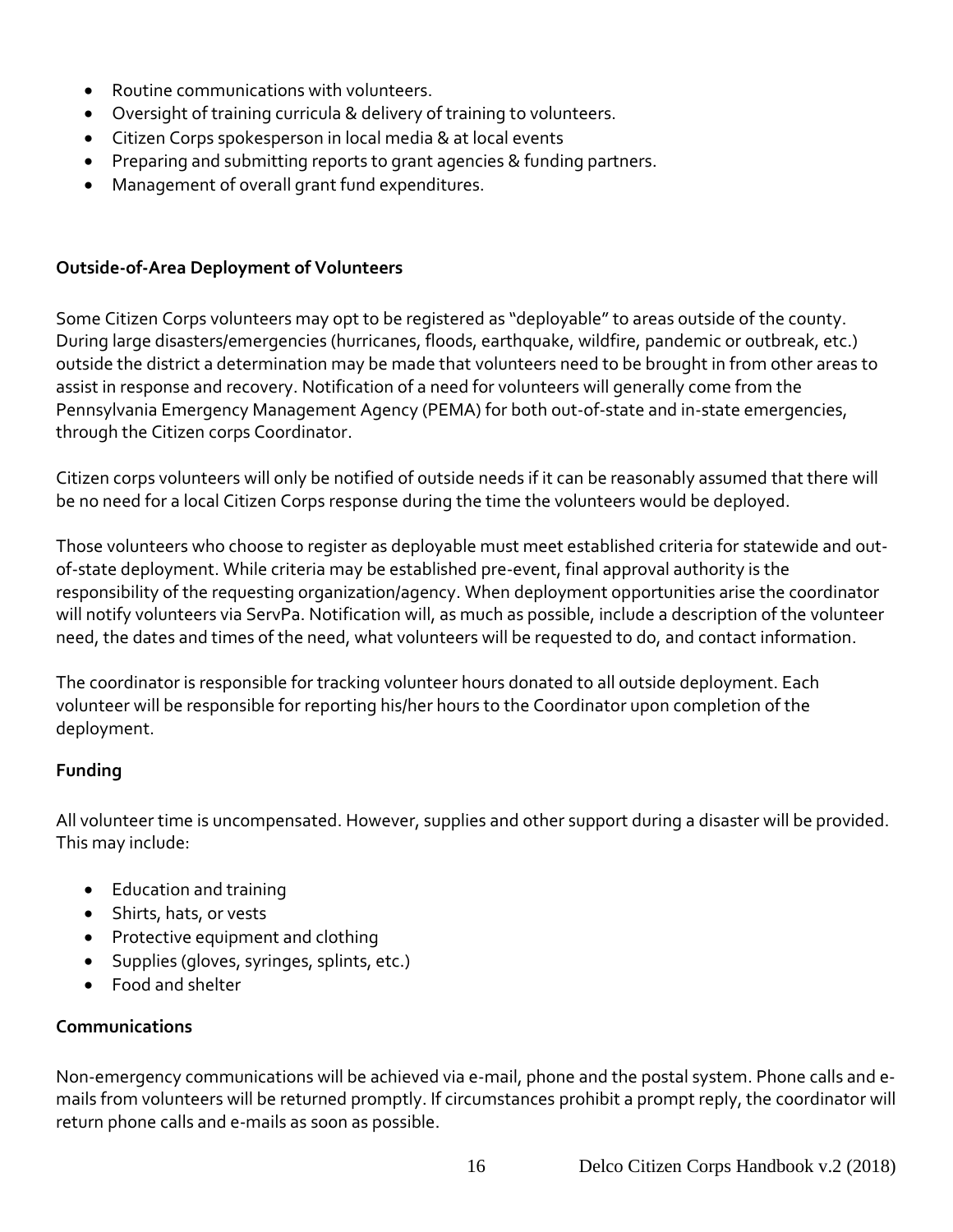A Citizen Corps schedule and training notification will be distributed to all volunteers on a regular basis. If you do not have internet access, please let the coordinator know and communications will be mailed to you or provided by phone. This information will keep you up to date on what's happening in the volunteer program. Our website [www.delcitizencorps.com](http://www.delcitizencorps.com/) will have statistics, volunteer profiles, new volunteer opportunities, and upcoming events. It will also include recognition of recent volunteer efforts, upcoming trainings and events, pertinent items of interest, and a personal preparedness tips.

Training sessions and classes will also serve as an opportunity to communicate with volunteers as well as an opportunity for volunteers to meet each other.

## <span id="page-16-0"></span>**Web Site (www.delcocitizencorps.com)**

The Citizen Corps website includes information that will keep you updated as to training schedules, events, etc. Your family, friends, and colleagues, can also use this site to find out more about the Citizen Corps and to access SERVPA to apply to become a volunteer.

## <span id="page-16-1"></span>**Data Management**

Citizen Corps volunteer information is maintained through ServPa in our Citizen Corps database. Information includes essential data (address, phone, e-mail, licensure information) as well as data that contributes to efficient management of the program (credentialing information, volunteer interests, volunteer's level of involvement, etc.). Each volunteer is responsible for ensuring that volunteer information in ServPa remains current. The Citizen Corps database shall be maintained by the coordinator or designee. Strict security will be maintained so that database information and hard-copy applications are not accessible to those persons without authority to view such information.

## <span id="page-16-2"></span>**Liability**

Volunteers of a Citizen Corps are given certain protections under the following Federal or Pennsylvania State laws:

## **The Federal Volunteer Protection Act of 1997**

The purpose of the Volunteer Protection Act of 1997 is to provide certain protections to volunteers in lawsuits based on the activities of volunteers. No volunteers shall be liable for harm caused by the act or omission of the volunteer if …

A. The volunteer was acting within the scope of their responsibilities;

B. The volunteer was properly licensed, certified, or authorized to undertake the activities in question;

C. The harm was not caused by willful or criminal misconduct, gross negligence, reckless misconduct, or a conscious, flagrant indifference to the right or safety of the individual(s) harmed; and

D. The harm was not caused by a volunteer operating a vehicle that requires an operator's license or insurance.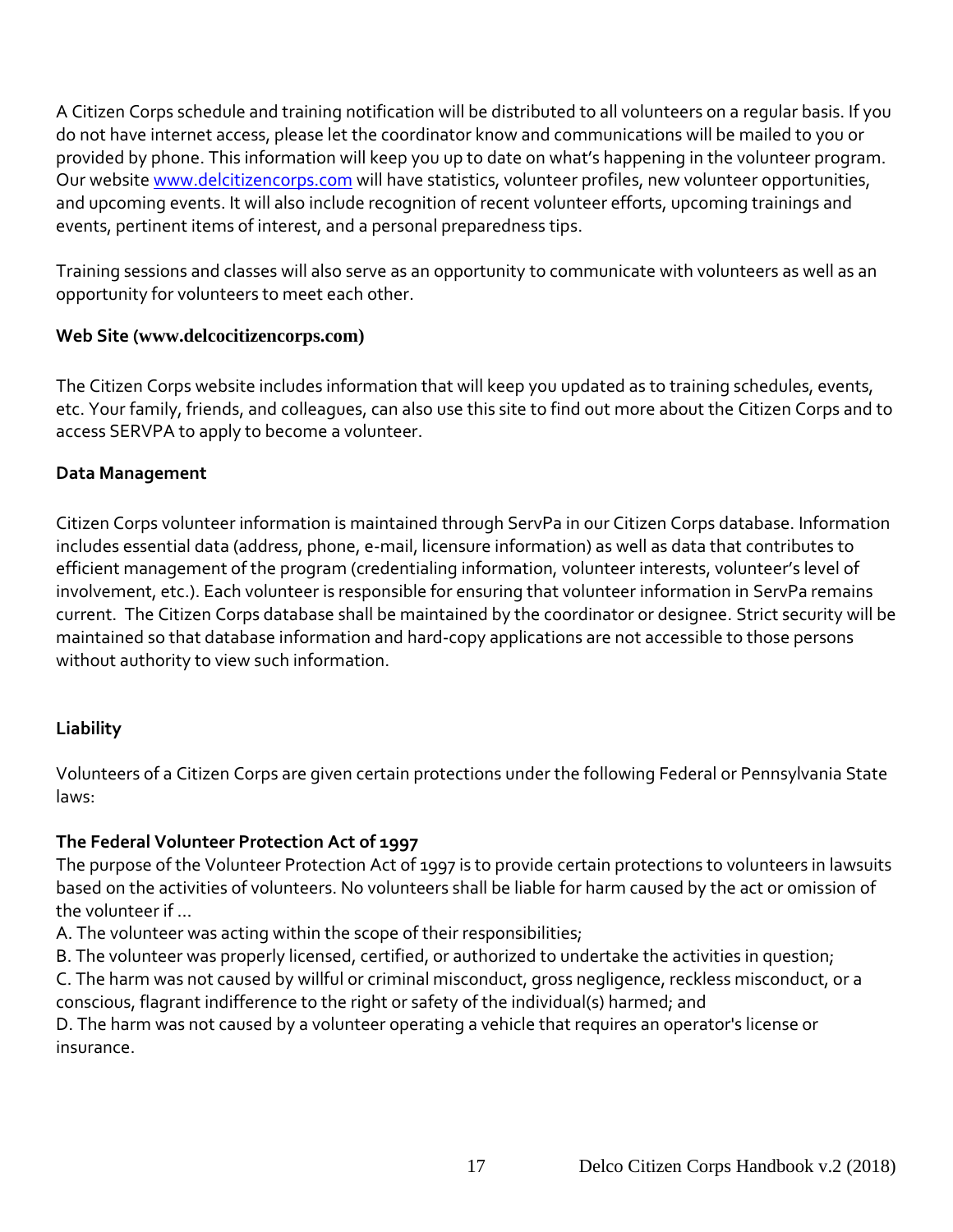## **Policies**

## <span id="page-17-0"></span>**Harassment-Free Environment Policy**

The Delaware County Citizen Corps is committed to providing a harassment/discrimination free work environment in which all individuals are treated with respect and dignity. Each individual has the right to work in a professional atmosphere that promotes equal opportunities and prohibits discriminatory practices, including harassment. It is the policy of the Delaware County Citizen Corps that harassment based on race, color, religion, age, gender, sexual orientation, national origin, marital status, disability, veteran status or any other basis is strictly prohibited.

Any harassment, whether verbal or physical, is unacceptable and will not be tolerated. It is the intent that all Citizen Corps volunteers will work in an environment free from discrimination and/or harassment by another employee, supervisor or another volunteer for any reason. Discriminatory conduct in any form undermines morale and interferes with productivity.

The Delaware County Citizen Corps is committed to preventing all discrimination in the workplace and specifically condemns sexual harassment of employees and volunteers by other employees or volunteers.

If you feel you may have been the subject of discrimination or harassment, you should contact the coordinator. Any reports of discrimination or harassment will be thoroughly investigated and resolved promptly.

#### **Safety**

Providing a clean, safe and healthful work environment is a goal of the Delaware County Citizen Corps. No job is considered so important or urgent that volunteers cannot take time to perform their job safely.

If you are unclear about any safety policies or procedures you may ask the coordinator.

As a volunteer you have a responsibility for your own safety and health. This includes using all required safety devices. You must also notify your team leader or the coordinator of any physical conditions such as drowsiness due to medication, illness or emotional strain, which may affect your performance and safety. You are expected to immediately report all work-related accidents, injuries, illnesses and near-misses to your team leader or the coordinator.

#### **Electronic Communications Policy**

Electronic communication systems, including telephones, e-mail, voice mail, faxes, internet, Amateur Radio (HAM) radio and Family Radio Service (FRS)/Very High Frequency (VHF) radios are available to conduct business. All communications are to be professional and appropriate and users are prohibited from using any communications systems for the solicitation of funds, political messages, harassing messages, or personal use. Furthermore, all electronic data are the property of Delaware County Department of Emergency Services and may be considered public records.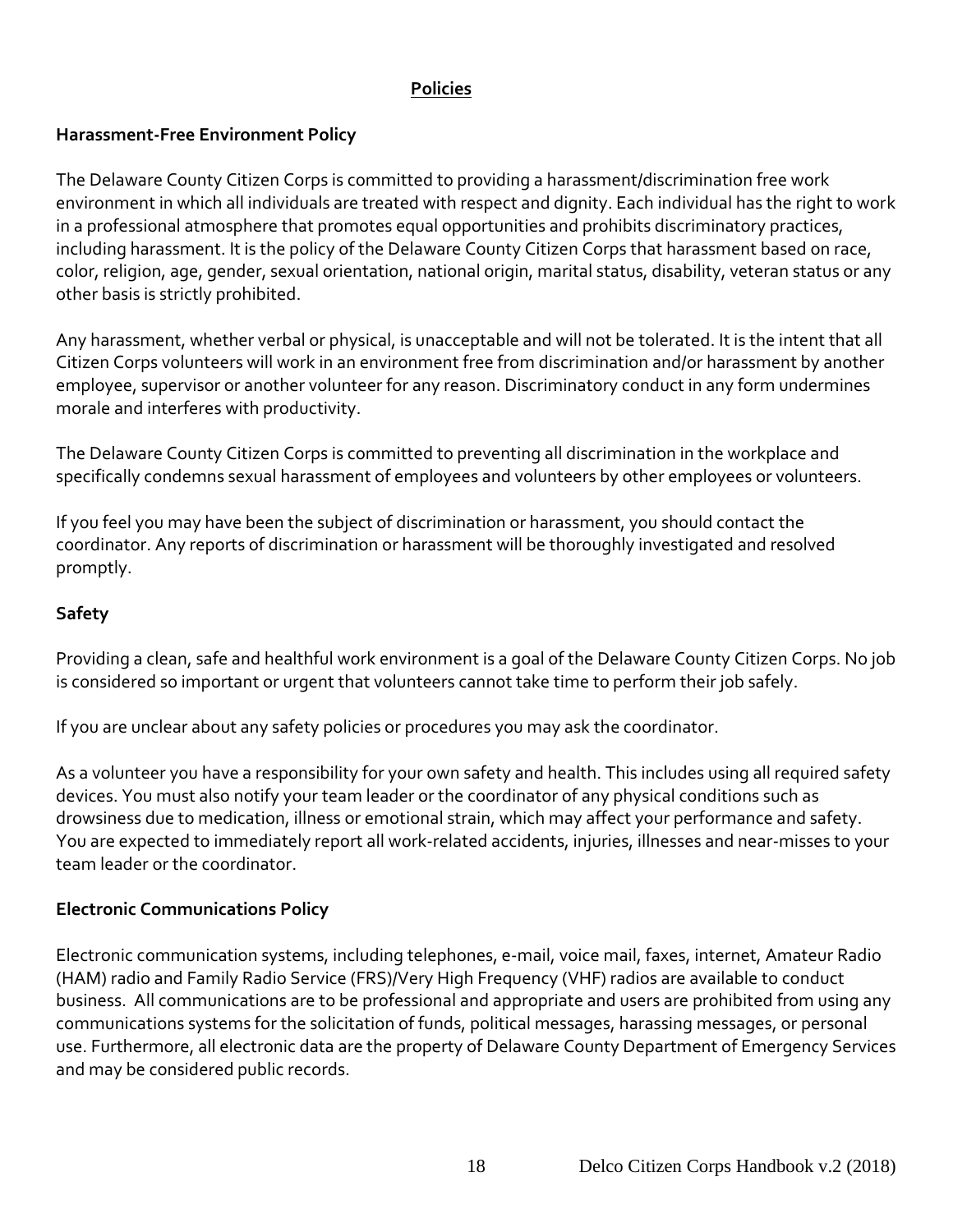## **Drug Free Workplace**

The Delaware County Citizen Corps is dedicated to a safe, healthy and drug-free work environment. No Citizen Corps volunteer will report to work while under the influence of any drug or alcohol whether legally or illegally obtained. Any member determined to be under the influence of any drug or alcohol will be immediately relieved of duty and escorted offsite.

Delaware County Citizen Corps encourages volunteers who may have an alcohol and/or drug problem to voluntarily seek evaluation and treatment that will lead to successful rehabilitation. Volunteers must abide by the provisions of this policy as a condition of volunteer service.

#### **Violence-Free Work Environment Policy**

The Delaware County Citizen Corps is committed to our volunteer's safety and health. This policy has been developed to help ensure a safe workplace and to reduce the risk of violence. Citizen Corps will not tolerate any type of threat or act of violence committed by or against a volunteer and therefore prohibits workplace violence.

In order to ensure a safe work environment Citizen Corps prohibits volunteers from possessing a handgun, firearm, or weapon of any kind while engaged in any Citizen Corps sponsored function or event.

The only exceptions to this policy are police officers, licensed private security guards, or military personnel who are engaged in their official duties.

If you feel threatened you should retreat and request intervention from a team leader or other available management staff. If fear of violence is imminent immediately retreat and contact 911.

#### **Media/News Releases**

Citizen Corps media and/or news releases will be submitted and released in accordance with existing DCDES protocol. Newsletters and other official releases will be submitted and approved via the coordinator.

Photos of Citizen Corps volunteers and/or DCDES staff may be included in Citizen Corps newsletters, social media, our website, or released to the media *only* if the person depicted in the photo has signed a photography consent form.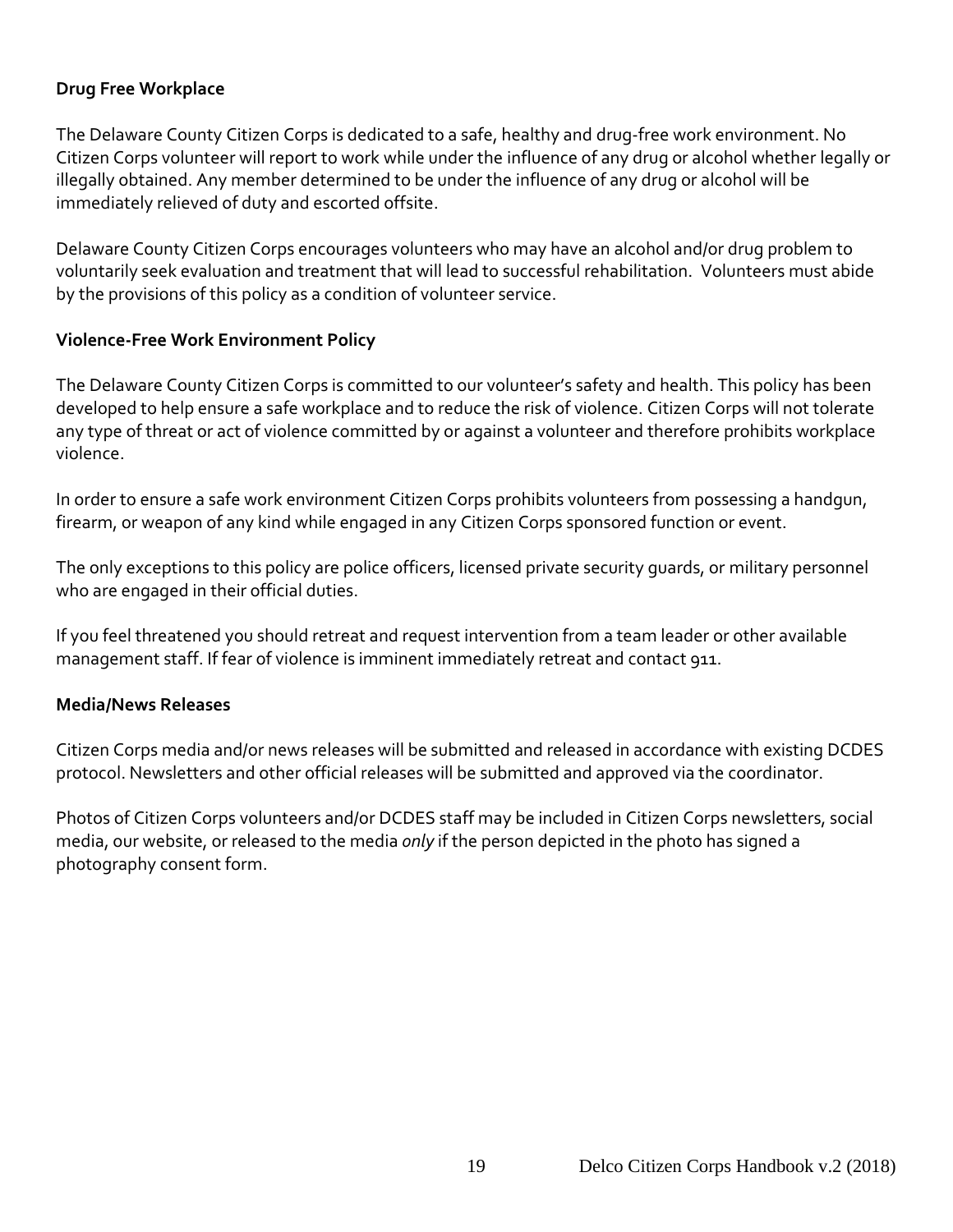# <span id="page-19-0"></span>**Code of Conduct**

## **Introduction**

In an effort to maintain the high standard of conduct expected and deserved by the American public and to enable the organization to continue to offer services required by those in need, the Delaware County Citizen Corps operates under the following Code of Conduct applicable to all volunteers.

## **Code of Conduct**

No volunteer shall:

a. Authorize the use of or use for the benefit or advantage of any person, the name, emblem, endorsement, services, or property of the Citizen Corps.

b. Accept or seek on behalf of himself/herself, or any other person, any financial advantage or gain which may be offered as a result of the volunteer's affiliation with the Citizen Corps.

c. Publicly utilize any Citizen Corps affiliation in connection with the promotion of partisan politics, religious matters, or positions on any issue not in conformity with the official positions of Citizen Corps.

d. Disclose any confidential Citizen Corps information that is available solely as a result of the volunteer's affiliation with Citizen Corps to any person not authorized to receive such information, or use to the disadvantage of the Citizen Corps any such confidential information, without the express authorization of the coordinator.

e. Knowingly take any action or make any statement intended to influence the conduct of the Citizen Corps in such a way as to confer any financial benefit on any person, corporation, or entity in which the individual has a significant interest or affiliation.

f. Operate or act in any manner that is contrary to the best interests of the Citizen Corps.

In the event the volunteer's obligation to operate in the best interests of the Citizen Corps conflicts with the interests of any organization in which the individual has a financial interest or an affiliation, the individual shall disclose such conflict to the Citizen Corps coordinator. Upon becoming aware of such obligation the member shall absent him or herself from the room during deliberations on the matter and shall refrain from participating in any decisions or voting in connection with the matter.

## **Performance**

Volunteers are expected to comply with the policies, procedures, and standards of the Citizen Corps as explained at the volunteer orientation and in this volunteer handbook. If another volunteer or team leader is dissatisfied with a volunteer's performance the first course of action is to communicate that concern to the volunteer. If the two are unable to reach an understanding the coordinator will resolve the matter. The volunteer will be given sufficient time to respond to the allegation. In some cases, however, immediate action may be required depending upon the severity of the issue.

#### **Commitment to Diversity**

The Delaware County Citizen Corps is committed to being a diverse organization. It seeks to recognize value and incorporate diversity in its services, policies and operations, and to appropriately service recipients, and paid and volunteer workforce. Diversity includes differences such as age, belief, citizenship, culture, economic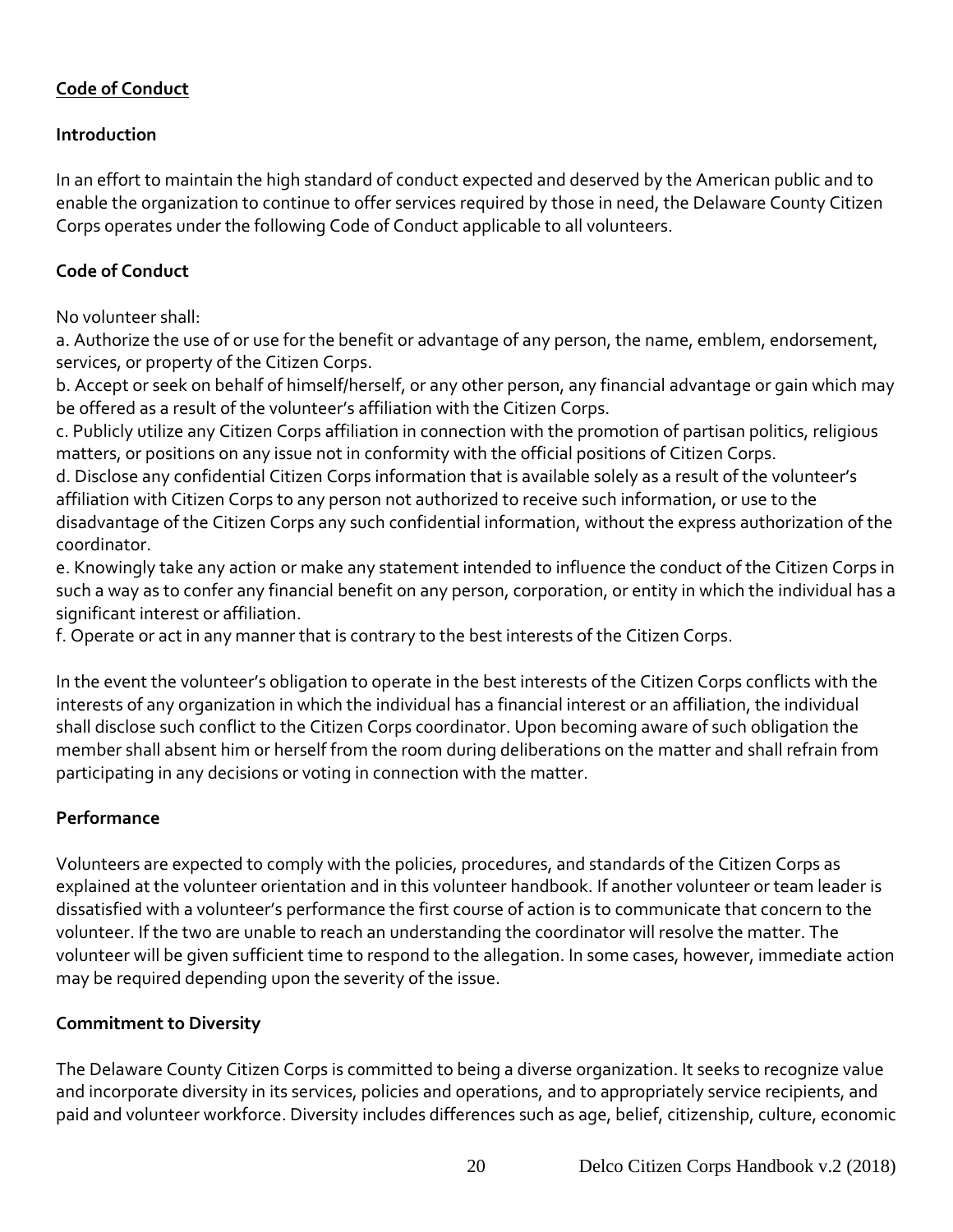level, ethnicity, gender, language, national origin, and philosophy of life, physical ability, physical appearance, race, religion, and sexual orientation.

## **Disciplinary Procedures**

Delaware County Citizen Corps volunteers, while performing duties or rendering services for DCDES, are expected to maintain the same standards of conduct as DCDES employees as per DCDES policy.

Disciplinary action may be initiated to correct inappropriate performance, work-related behavior or behavior which reflects adversely upon the Citizen Corps or DCDES. The degree of disciplinary action shall relate to the gravity of the improper performance or conduct.

Disciplinary actions may consist of:

- Informal or formal Counseling
- Suspension
- Dismissal

Any of the following may constitute cause for disciplinary actions:

- Incompetence
- Inefficiency
- Neglect of duty
- Dishonesty
- Possessing, dispensing, under the influence of or impaired by alcohol or any substance while on duty except in accordance with medical authorization.
- Commission or conviction of a felony or a misdemeanor either of which would affect the volunteer's suitability for continued association with the Delaware County Citizen Corps.
- Discourteous treatment of the public
- Willful disobedience of personnel policies, rules and regulations or instructions.
- Engaging in prohibited political activity while on duty.
- Misuse of government property.
- Unsafe work habits.
- Seeking to obtain financial, sexual, or political benefit from another employee, volunteer or client by the use of force, fear or intimidation.
- Mishandling of public funds.
- Falsifying of county records.
- Any other improper conduct or performance that constitutes cause for disciplinary action.

DCDES employees who hold supervisory authority with Citizen Corps volunteers may initiate informal counseling. However, it is preferable that the Citizen Corps Coordinator be involved in any discipline. Any disciplinary action beyond informal counseling MUST involve the coordinator.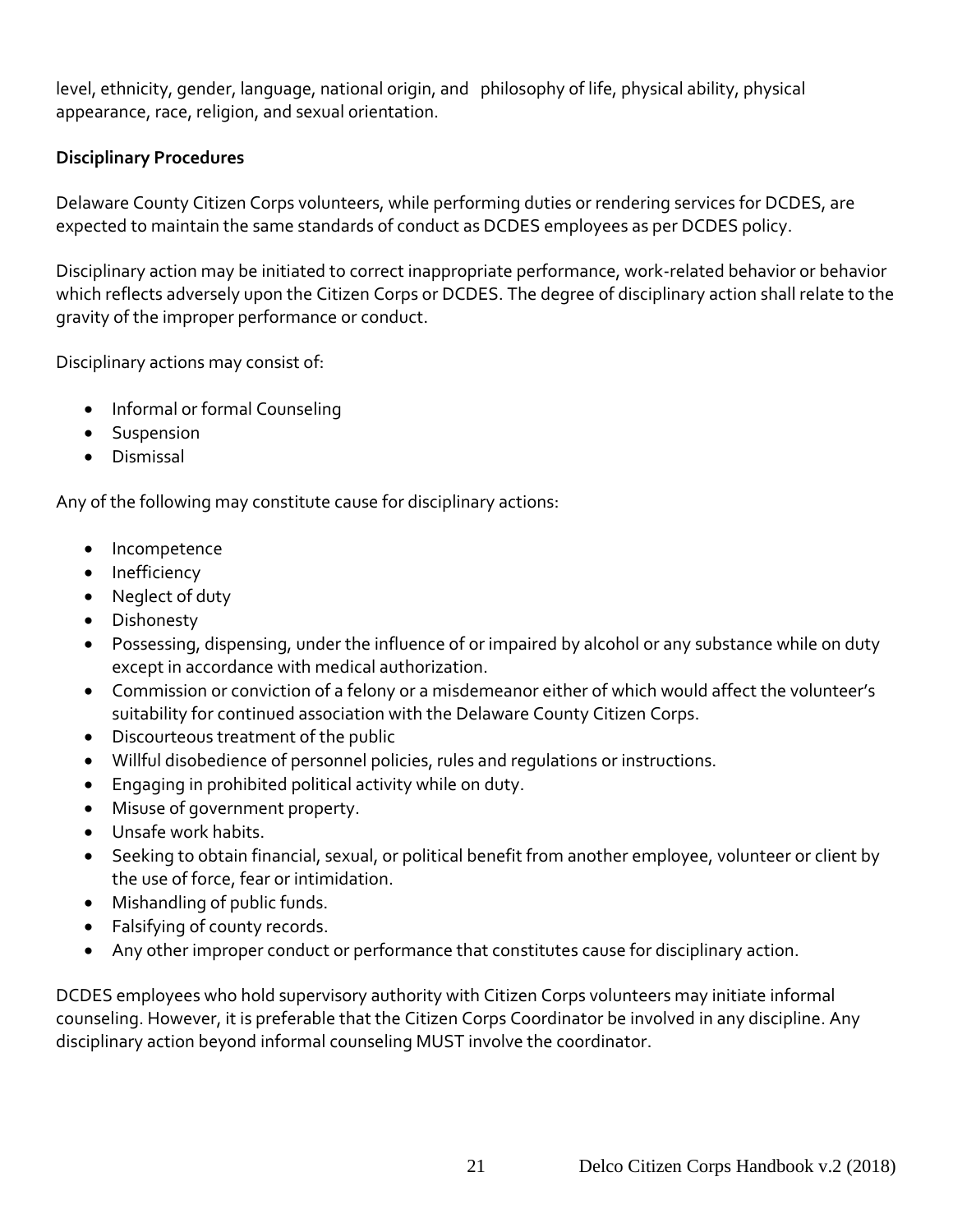#### **Volunteer Dismissal**

DCDES accepts the service of all Citizen Corps volunteers with the understanding that such service is at the sole discretion of DCDES. Citizen Corps volunteers agree that DCDES may at any time, for whatever reason, decide to terminate the volunteer's relationship with the Delaware County Citizen Corps.

The Citizen Corps volunteer may at any time, for whatever reason, decide to end his/her relationship with the Citizen Corps. Notice of such a decision should be communicated to the coordinator as soon as possible and in writing.

Upon termination for any reason all Citizen Corps equipment, clothing keys, etc. will be turned in and the member receipted.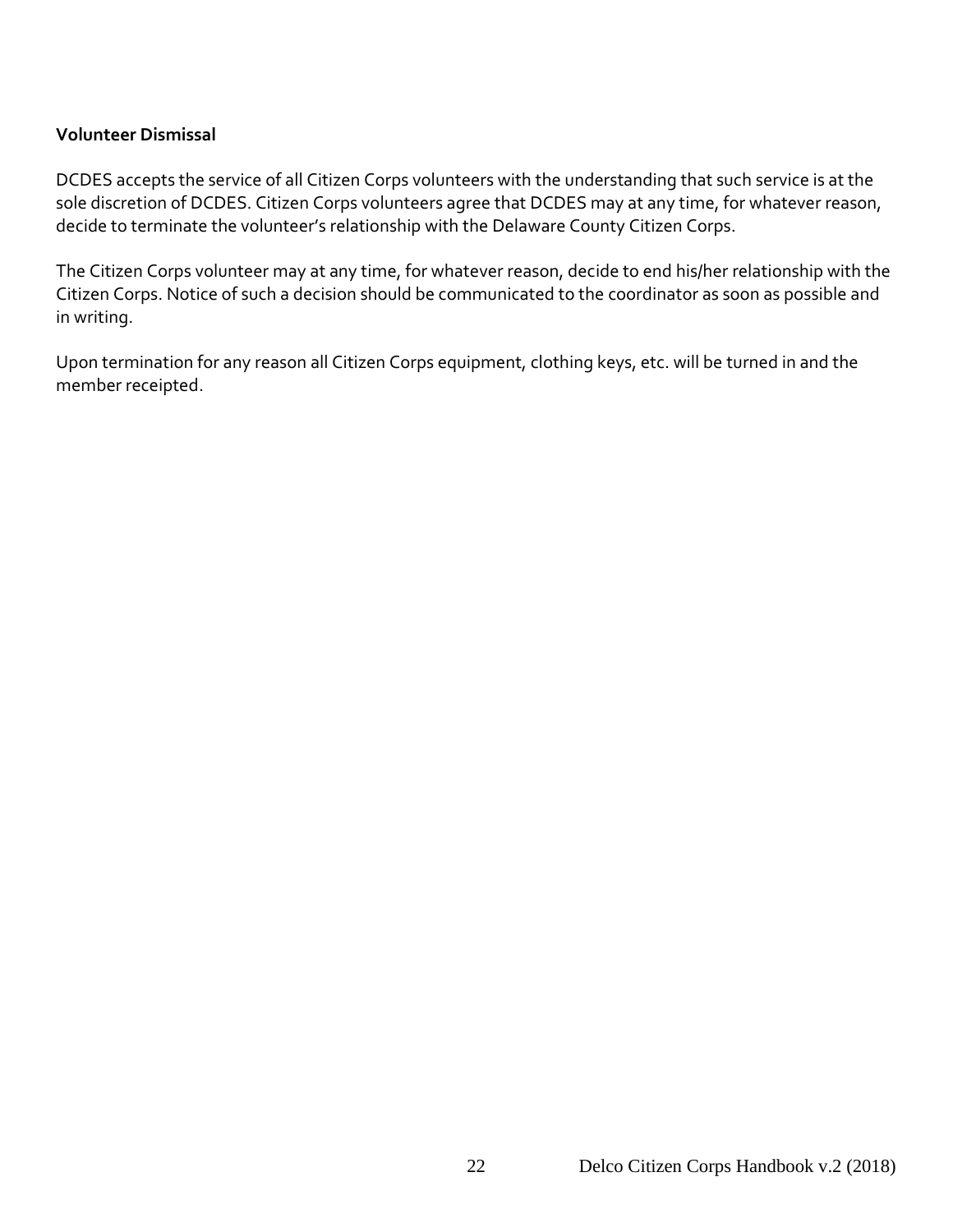## <span id="page-22-0"></span>**Volunteer Rights and Responsibilities**

## **Volunteer Rights**

As a volunteer with the Delaware County Citizen Corps you have the rights to:

- Full orientation and training
- Assignments that utilize and develop your skills
- Adequate information and training to carry out your assignments
- Clear and specific directions
- Recognition and appreciation for your contribution
- Opportunity to offer feedback and ask questions
- Expect regular feedback on your work
- Adequate space, equipment and supplies to perform your job
- Know as much about the organization as possible
- Be respected in your workplace

#### **Volunteer Responsibilities**

Volunteers have the following specific responsibilities to the Citizen Corps:

- Be dependable, reliable, and businesslike, and abide by the policies of the Citizen Corps and DCDES.
- Dress appropriately for the setting and the task at hand.
- Carry out duties in a safe, responsible way.
- Maintain the confidentiality of information revealed to you regarding clients and coworkers.
- Keep track of the hours you work on the form provided.
- Be non-discriminatory in serving all people regardless of race, gender, age, religion, sexual orientation, or disability.
- Work within the guidelines of your job description and accept supervision.
- Offer feedback and suggestions.
- Be prepared for any regularly scheduled meetings.
- Represent the Citizen Corps professionally in the community.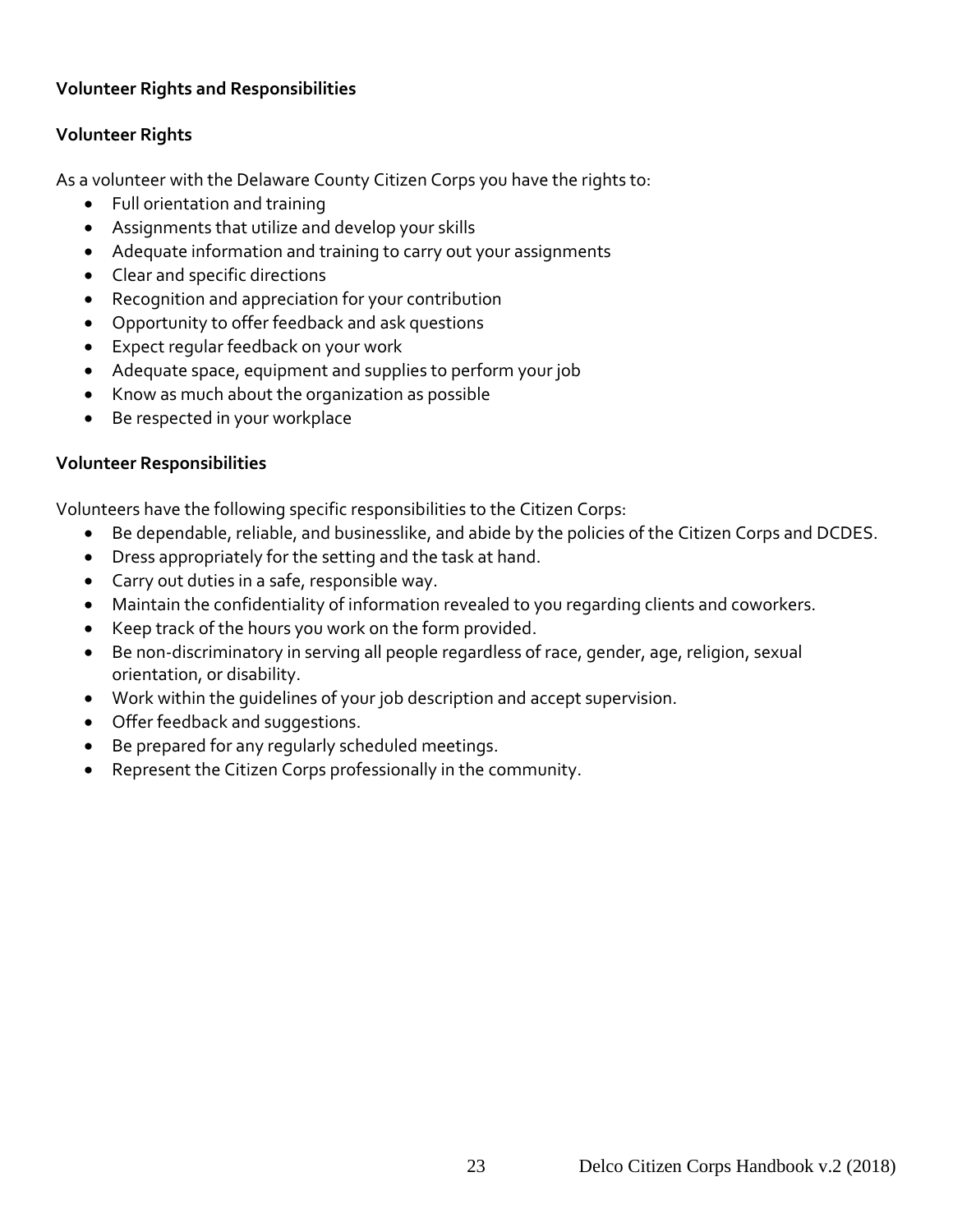#### **Forms**

#### <span id="page-23-0"></span>**Photography Consent**

The Delaware County Citizen Corps frequently takes photographs of volunteers in action during trainings, exercises, and actual events. In addition, each volunteer is photographed for identification purposes. Photographs may be used on the website, in newsletters, and other publications.

Volunteer Printed Name

Please sign the appropriate line below:

\_\_\_\_\_\_\_\_\_\_\_\_\_\_\_\_\_\_\_\_\_\_\_\_\_\_\_\_\_\_\_\_\_\_\_\_\_\_\_\_\_\_

I give Delaware County Citizen Corps permission to use my photo as stated above.

\_\_\_\_\_\_\_\_\_\_\_\_\_\_\_\_\_\_\_\_\_\_\_\_\_\_\_\_\_\_\_\_\_\_\_\_\_\_\_\_\_\_\_ \_\_\_\_\_\_\_\_\_\_\_\_\_\_\_

\_\_\_\_\_\_\_\_\_\_\_\_\_\_\_\_\_\_\_\_\_\_\_\_\_\_\_\_\_\_\_\_\_\_\_\_\_\_\_\_\_\_\_ \_\_\_\_\_\_\_\_\_\_\_\_\_\_\_

Signature Date Date Date

I do NOT give Delaware County Citizen Corps permission to use my photo as stated above.

Signature Date Date Date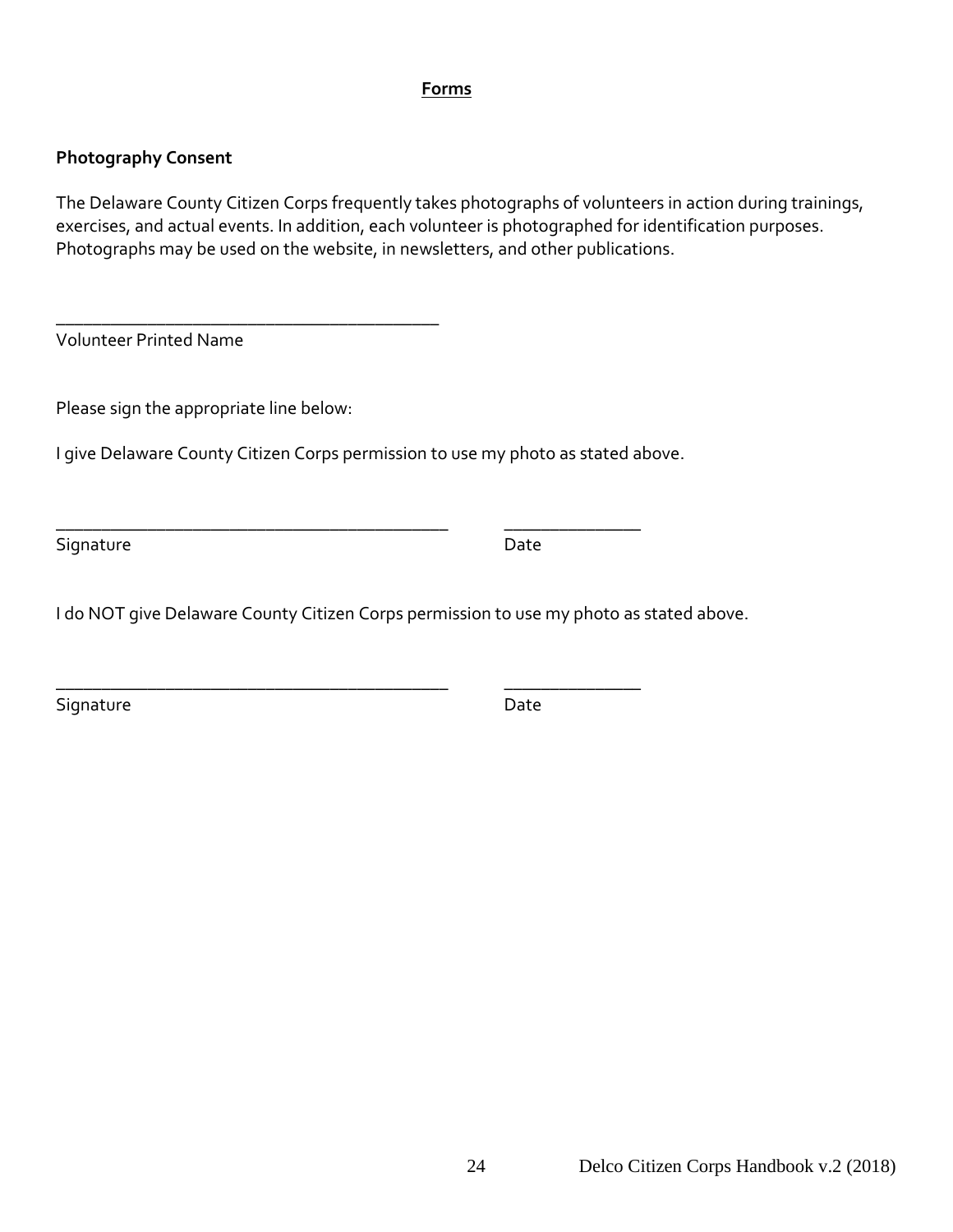## **Receipt of Handbook**

I have received a copy of the Delaware County Citizen Corps Handbook v.2. I have read and understood the policies and information in it and agree to abide by these policies during my volunteer term.

Volunteer Printed Name

\_\_\_\_\_\_\_\_\_\_\_\_\_\_\_\_\_\_\_\_\_\_\_\_\_\_\_\_\_\_\_\_\_\_\_\_\_\_\_\_\_\_\_\_

\_\_\_\_\_\_\_\_\_\_\_\_\_\_\_\_\_\_\_\_\_\_\_\_\_\_\_\_\_\_\_\_\_\_\_\_\_\_\_\_\_\_\_ \_\_\_\_\_\_\_\_\_\_\_\_\_\_\_

Signature Date Date Date